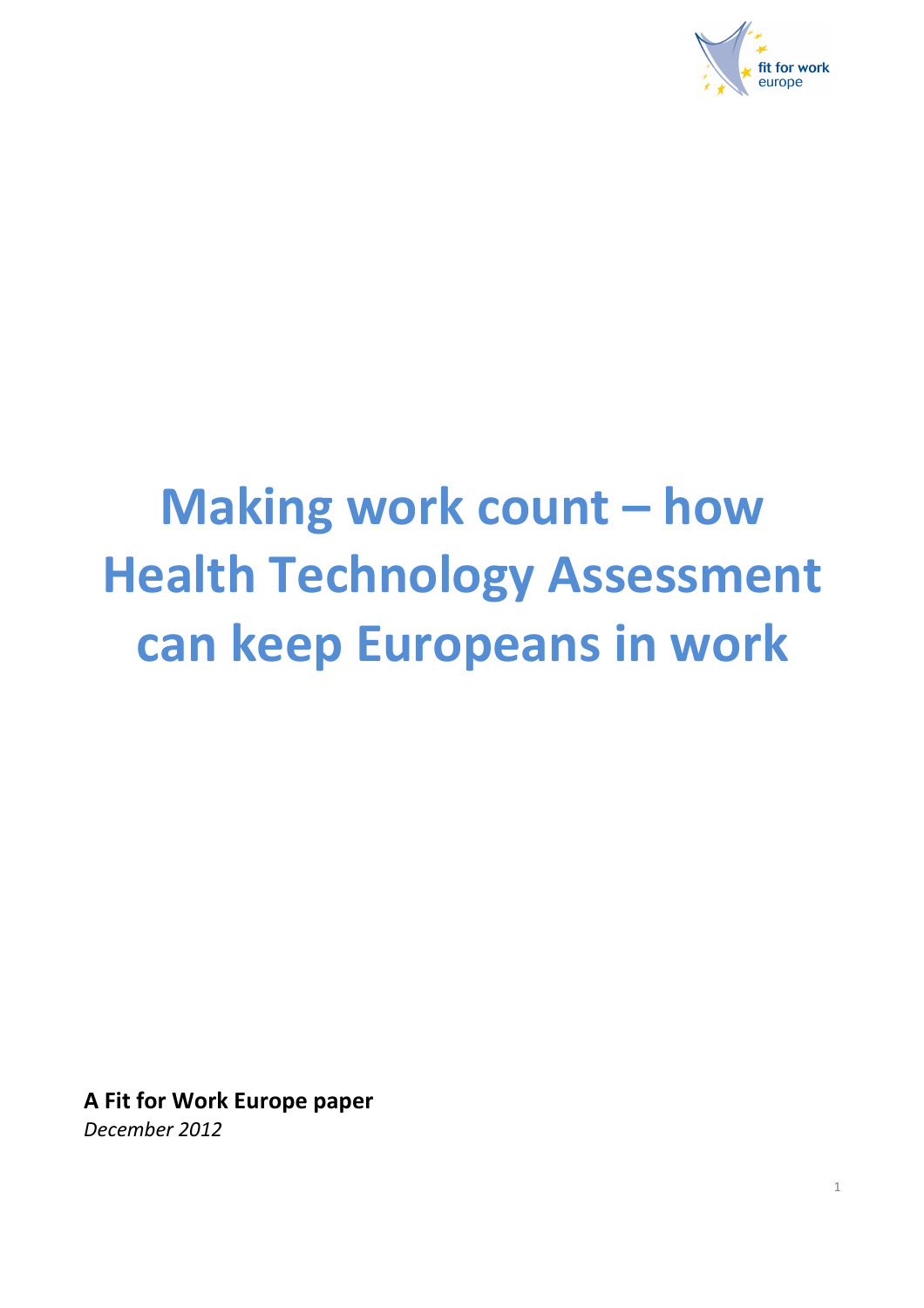

## **ACKNOWLEDGEMENTS**

The Fit for Work Europe Coalition would like to thank the international experts who have contributed to this paper. We are extremely grateful to them for dedicating their valuable time and sharing their considerable insights and expertise. Special thanks go to Ingemar Petersson, Professor of Insurance Medicine, Lund University & Fit for Work Coalition member, and Leela Barham, Independent Health Economist.

The Fit for Work Europe Coalition is interested in additional external views on the themes identified in this paper. We welcome comments from all those able to inform our work. If you would like to contribute, please contact the Fit for Work Europe Secretariat (ffweurope@webershandwick.com).

## **About Fit for Work Europe**

The Fit for Work Europe Coalition<sup>1</sup> brings together patients, physicians, policy-makers and social partners, all of whom believe in the importance of prevention, early intervention, and management of musculoskeletal disorders (MSDs) in the workplace. As MSDs result in more sickness absence than any other health condition, and cost European countries up to 240 billion Euros annually,<sup>2</sup> our vision is to shift the perception of MSDs from being disabling conditions to ones which can be managed. We want to ensure that more European citizens stay in work or return to work, while helping to improve the sustainability of Europe's health and social care systems.

The Coalition has three core workstreams, each dedicated to producing new and relevant research, recommendations and insight. These cover clinical practice, health economics and policy. Members of the Fit for Work Europe Coalition oversee the strategy and delivery of specific projects within a particular workstream. Our research is designed to inform evidenced-based practice and policy change, advocating the inclusion in the labour market of people living with long-term health conditions.

As part of the Health Economic workstream, we have undertaken research, including a round table, with experts from across the globe to explore evidence supportive of the inclusion of a wider societal perspective in health decision-making, with this paper being another tool to inform policy change.

<sup>&</sup>lt;sup>1</sup> Fit for Work Europe website. Available here: www.fitforworkeurope.eu

<sup>&</sup>lt;sup>2</sup> European Commission (2007). Together for Health: A Strategic Approach for the EU 2008-2013. Available here: http://ec.europa.eu/health-eu/doc/whitepaper\_en.pdf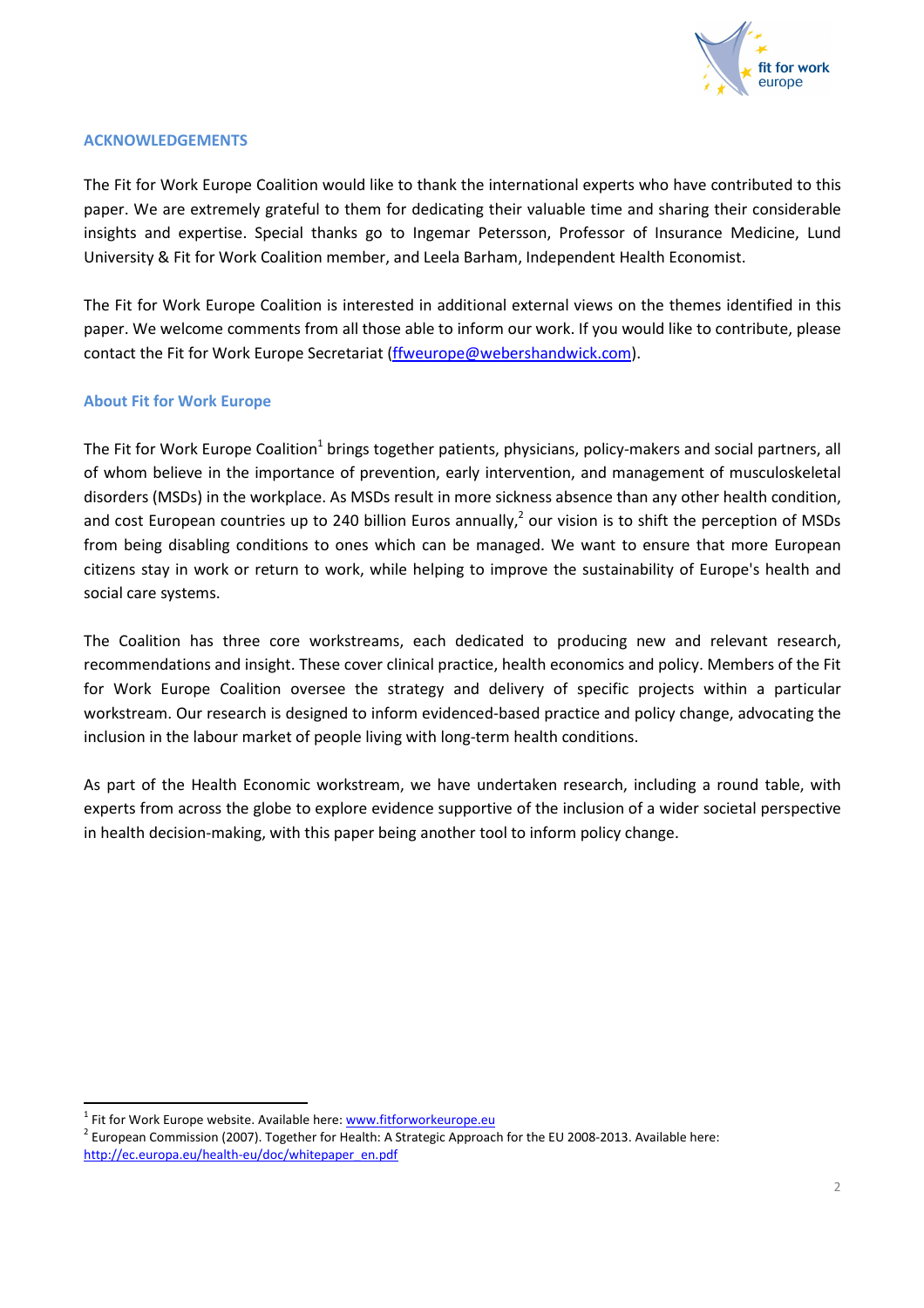

**Making work count – how Health Technology Assessment can keep Europeans in work** 

# **CONTENTS**

## 1.0 **FOREWORD**

- 2.0 **EXECUTIVE SUMMARY**
- 3.0 **INTRODUCTION**
- 4.0 **WORK AND HEALTH DECISION-MAKING IN EUROPE**
- 5.0 **THE GROWTH OF HEALTH TECHNOLOGY ASSESSMENT IN EUROPE AND INTERNATIONALLY**
- 6.0 **ADDRESSING THE KEY CHALLENGES**
- 7.0 **CONCLUSION: HOW POLICY-MAKERS CAN IMPROVE EMPLOYMENT OUTCOMES**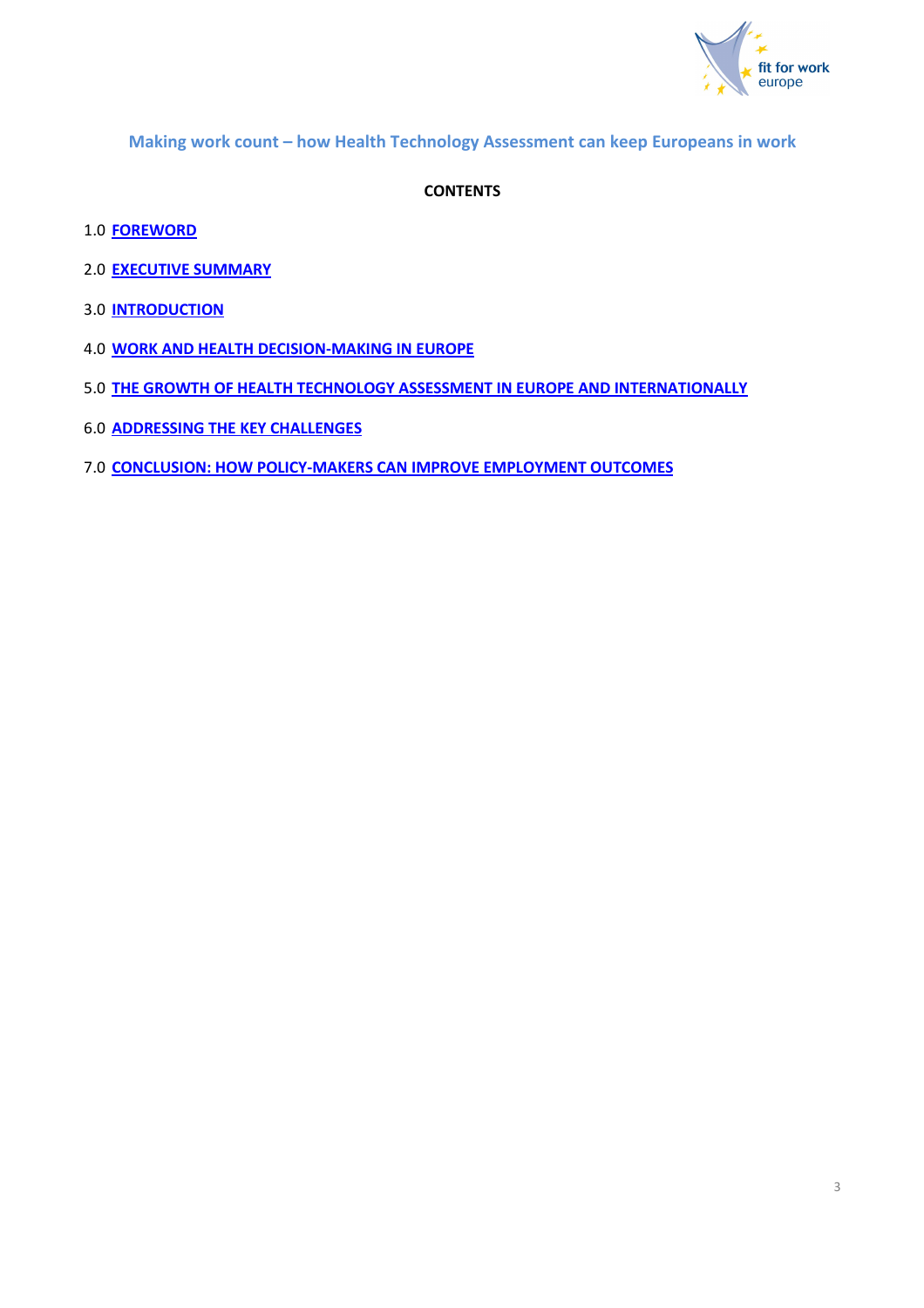

## **FOREWORD**

 $\overline{a}$ 

There is a virtuous circle linking health and work: 'good work' has been shown to improve health outcomes, while 'good health' enables people to be productive workers.

Yet, despite a growing body of evidence for the benefits to be derived from supporting 'good work', there remains a chronic lack of integration between European health systems and employment and welfare policy.

This lack of integration, resulting largely from 'silos' between government departments, is nothing new. But in these troubled economic times, with unemployment high on political agendas, ensuring that more people keep healthy and stay in or return to work following ill health, should be part of Europe's strategy for economic recovery. Now, more than ever before, health, labour and welfare policies are being framed in the context of ageing populations, diminishing social inclusion and increasing public spending cuts. Providing Europe's citizens with 'good work' is an objective all policy-makers should rally behind.

The example of MSDs is salutary. MSDs affect at least 100 million people in Europe, accounting for half of all European absences from work and for 60% of permanent work incapacity.<sup>3</sup> In some EU countries, MSDs account for 40% of the cost of workers' compensation, leading to a reduction of up to 1% in the gross domestic product (GDP) of individual Member States. MSDs,<sup>3</sup> if not managed well, represent a significant overall economic burden on European society, estimated to be up to 2% of GDP.<sup>4</sup> A recent study published in *The Lancet* shows that MSDs are extremely common in nearly all populations, with an urgent need to prioritise research on the most effective and affordable strategies.<sup>5</sup>

Research has shown that coordination among clinicians, employers and employees dramatically increases the ability of people living with MSDs to stay in or return to work.<sup>3</sup> The Fit for Work Europe Coalition believes that people who are able to work can experience significant health, social, psychological and economic benefits from remaining in work. As such, we regard the case for including work as an outcome in health investment decisions as being increasingly difficult to ignore.

The example of MSDs is consistent with the burden of other long-term health conditions, meaning that national health, welfare and employment systems need to act immediately, to ensure that no European citizen living with a long-term condition leaves the labour market unnecessarily as a result of poor care and support. After all, a healthy population is a prerequisite for economic productivity and prosperity.

The inclusion of work in health investment decisions is not without its challenges, and across Europe, it is difficult to find social, employment and health policy all working coherently to support and maximise labour market participation for people with long-term health conditions or disabilities. Even where the principle

 $3$  Bevan, S. et al (2009). Fit for Work? Musculoskeletal Disorders in the European Workforce

<sup>&</sup>lt;sup>4</sup> Cammarota, A. (2005). The Commission's initiative on MSDs: Recent developments in social partner consultation at the European level. Presentation to Conference on MSDs – A Challenge for the Telecommunications Industry. Lisbon, 20–21 October

<sup>&</sup>lt;sup>5</sup> The Lancet (2012). Disability-adjusted life years (DALYs) for 291 diseases and injuries in 21 regions, 1990–2010: a systematic analysis for the Global Burden of Disease Study 2010. Vol 380 December 15/22/29, 2012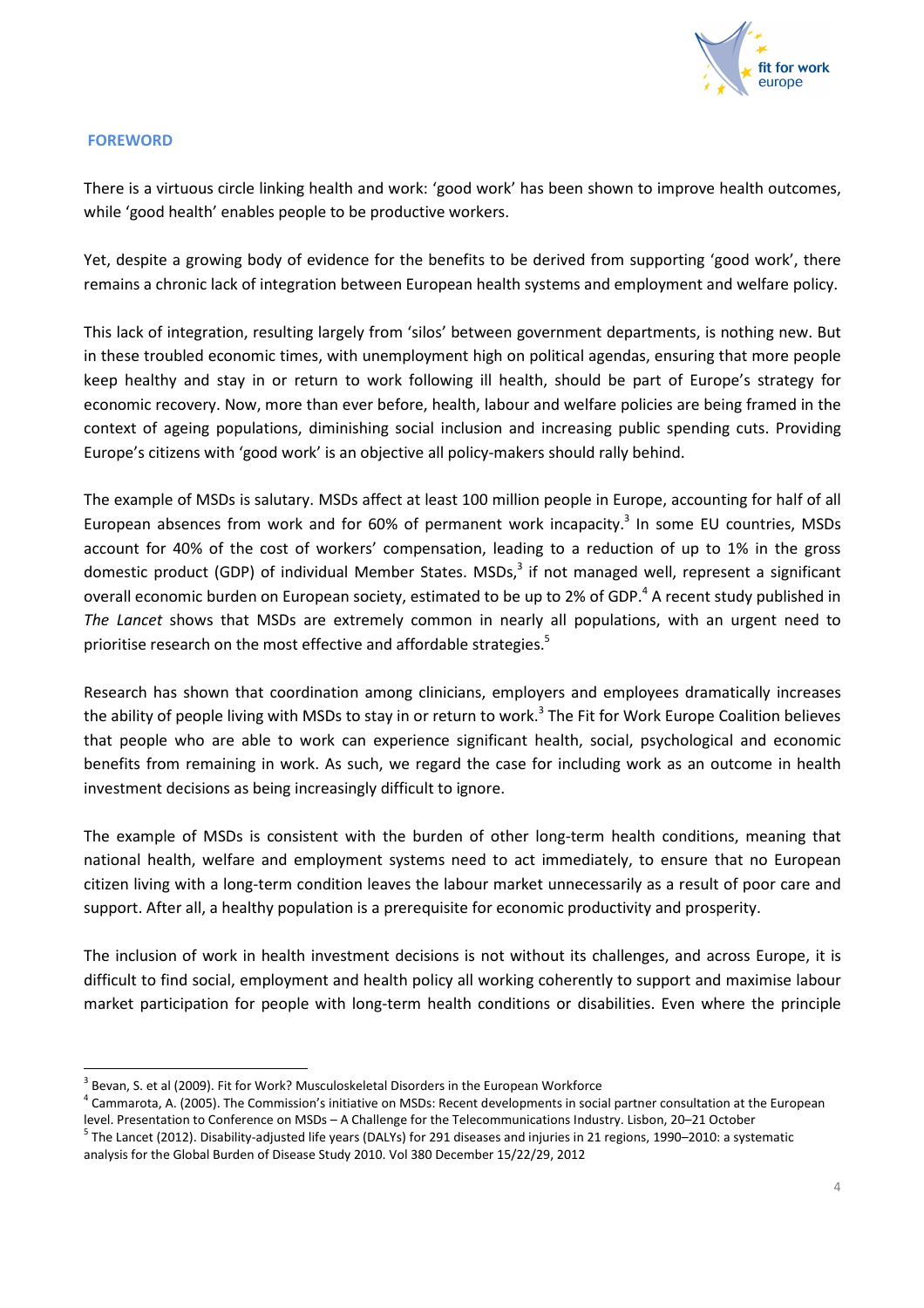

that work is a desirable clinical outcome is accepted, there remain ethical issues and methodological constraints in factoring a wider societal perspective into what are traditionally health-focused decisions.

This White Paper explores current European approaches for including work, or not, in health investment decisions, using Health Technology Assessment (HTA) as an illustrative example of how this can be achieved. Drawing on our research, and contributions from a number of experts involved in producing this paper, we present here our recommendations for policy-makers interested in improving health outcomes and maximising employment.

A growing proportion of the EU workforce has a long-term health condition or disability, which affects their ability to work. Yet, those who stay in work have fewer health-related problems over the course of their lives, and are more able to contribute to their own and their families' financial well-being. We make the case in this paper for policy-makers to align health and work agendas more closely so that citizens retain their health, their jobs and their well-being, and as a means to improving social cohesion and stemming premature loss of skills from the workforce.

Our findings are for all of those who take an interest in this important area of social and economic debate.

## **Stephen Bevan**

The Work Foundation & Lancaster University Founding President, Fit for Work Europe Coalition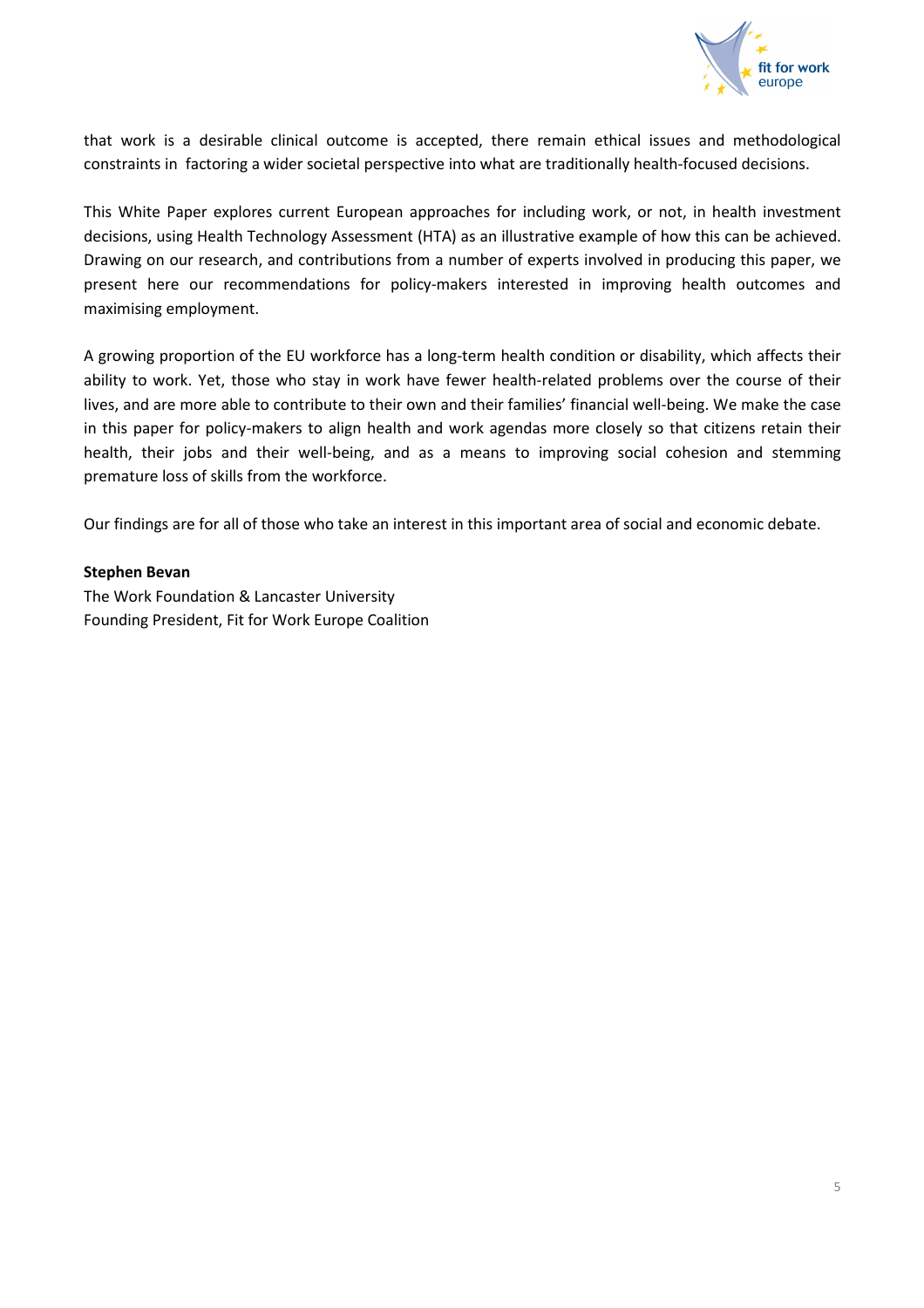

## **EXECUTIVE SUMMARY**

Work provides health, social, psychological and economic benefits for European citizens. Yet, given that the prevalence of chronic conditions is on the rise, and the ageing workforce is at significant risk of poor health and premature withdrawal from the labour market, it remains a mystery why policy-makers do not consistently consider the important role of 'work' in their health investment decisions.

## **The situation**

- Up to 3 out of every 10 Europeans suffer from a long-term illness or health problem that affects their ability to work
- After six weeks of sickness absence, individuals are more likely to switch onto welfare benefits than return to work
- With a significant proportion of Europe's working age population unable to work through ill-health, the collective level of labour productivity in the economy is reduced, and the competitiveness and effectiveness of European businesses is damaged
- Despite acknowledgement of the need to focus on workforce health, recognition of the value of work for individual health outcomes has yet to gain prominence on the European policy agenda

#### **The example**

- MSDs affect at least 100 million people in Europe, accounting for half of all European absences from work and for 60% of permanent work incapacity
- In some EU countries MSDs account for 40% of the cost of worker compensation, leading to a reduction of up to 1% in the gross domestic product (GDP) of individual Member States
- Research shows that coordination among clinicians, employers and employees dramatically increases the ability of people living with MSDs to stay in or return to work

Take Health Technology Assessment (HTA) – a process that informs decisions on allocation of money across health care systems. HTA is now widely practiced around the world, however, the approach taken, and the influence of HTA within policy-making differs both across and within countries. We are most concerned with the perspective taken in these decisions:

- In theory, Governments across Europe aim to take the **societal perspective** which includes consideration of the impact of a healthcare intervention on the patient's ability to work and the economic effect
- In reality, we see that a **health care system perspective** is taken covering only those costs and benefits of immediate relevance to the health care system.

*Why is this?* It often comes down to a simple, but stubborn, truth: the silo mentality – individual departments and agencies of government tend to focus on the specific areas for which they are directly responsible (and within which they are held to account).

Of course, there are wider issues around inclusion of work in health investment decisions, such as: ensuring there is no bias against people who cannot work, solving methodological issues, and ensuring that practice reflects policy. But, unless we take action now to prevent a growing proportion of the EU workforce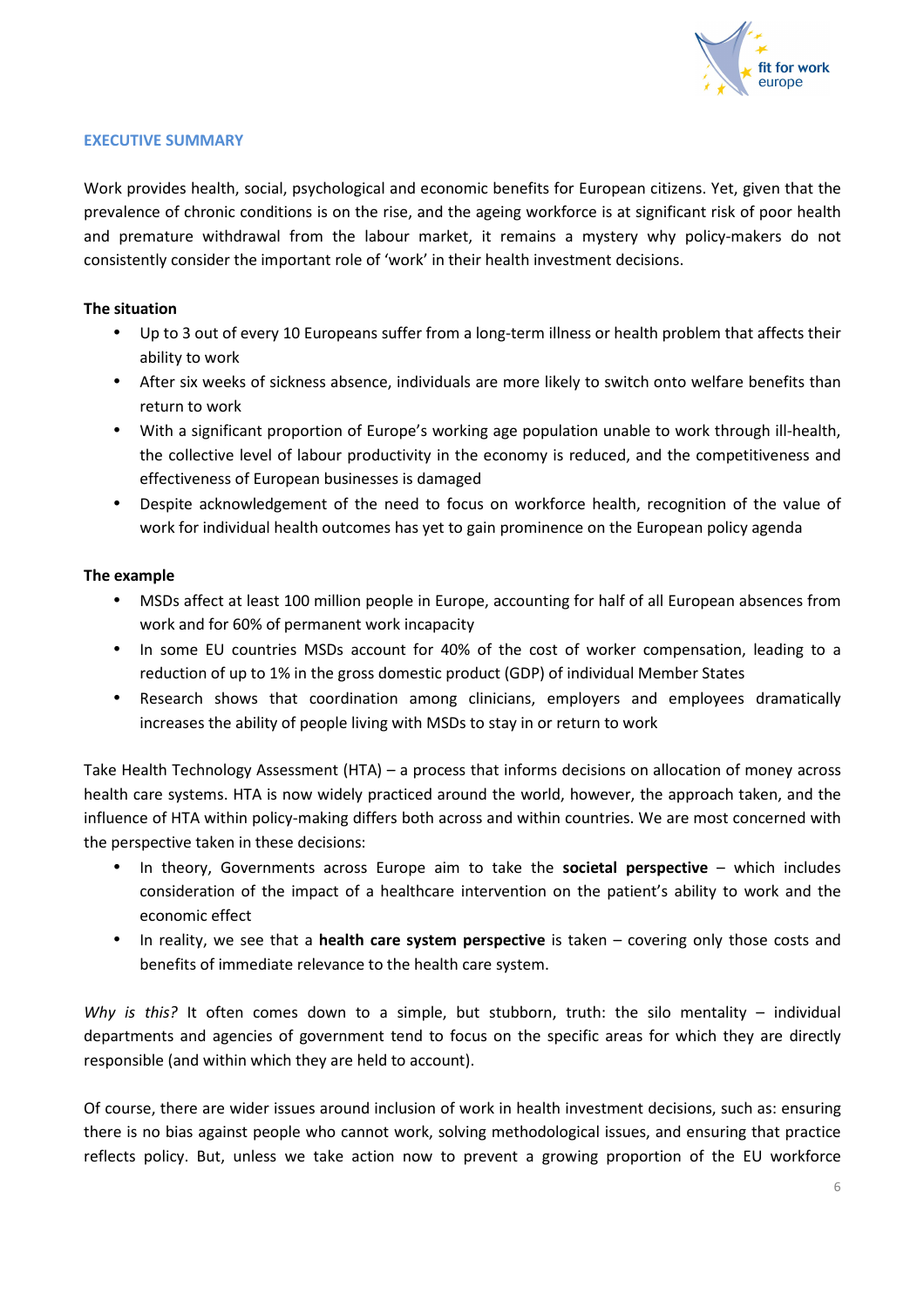

becoming too ill to be productive or remain active in the labour market, we will fall short of our goals of being a competitive and socially inclusive economy.

*We know the following*: our workforce will need to work for longer, but they face a greater burden from chronic conditions. This means that future health care policy will need to shift towards prevention, but can no longer continue to operate in isolation from welfare policy and employment policy. At the moment, however, work is not considered a desirable or attainable clinical outcome, despite the fact that the inclusion of such societal costs need not increase public spending on health services.

## **Recommendations**

We call upon policy-makers to consider the following:

- **Taking a 'societal perspective' in HTA and health investment decisions, to contribute to higher rates of labour market participation among people of working age with long-term, chronic or fluctuating conditions, and their family/carers, as part of planning for demographic and epidemiological trends over the coming three decades**
- **When undertaking clinical trials and audits, routinely consider and record labour market outcomes (e.g. productivity and work ability measures)**
- **When developing health care quality systems, service frameworks, standards of care and care pathways, labour market outcomes should be routinely considered, and patients and professionals with an understanding of occupational medicine such as occupational therapists and physiotherapists should be involved**
- **Public bodies should improve data collection on the impact of public services on the employment outcomes of citizens, especially those with a chronic or musculoskeletal disorder: at the European level, EUROSTAT should include a question on work ability and musculoskeletal disorders in its labour force survey**
- **Policy-makers should ensure there is strategic leadership across ministries responsible for health, welfare, employment and productivity, so that departmental silos do not prevent development of interventions that require investment or behaviour change in one department, but result in 'benefit' to another. Investment could even be jointly owned by departments**
- **'Gain-sharing' or 'shared-savings' pilots should be set up, ensuring they operate between departments. Microsimulation could also be used pre-pilot, to model the potential benefits of such 'gain-sharing' or 'shared savings' schemes.**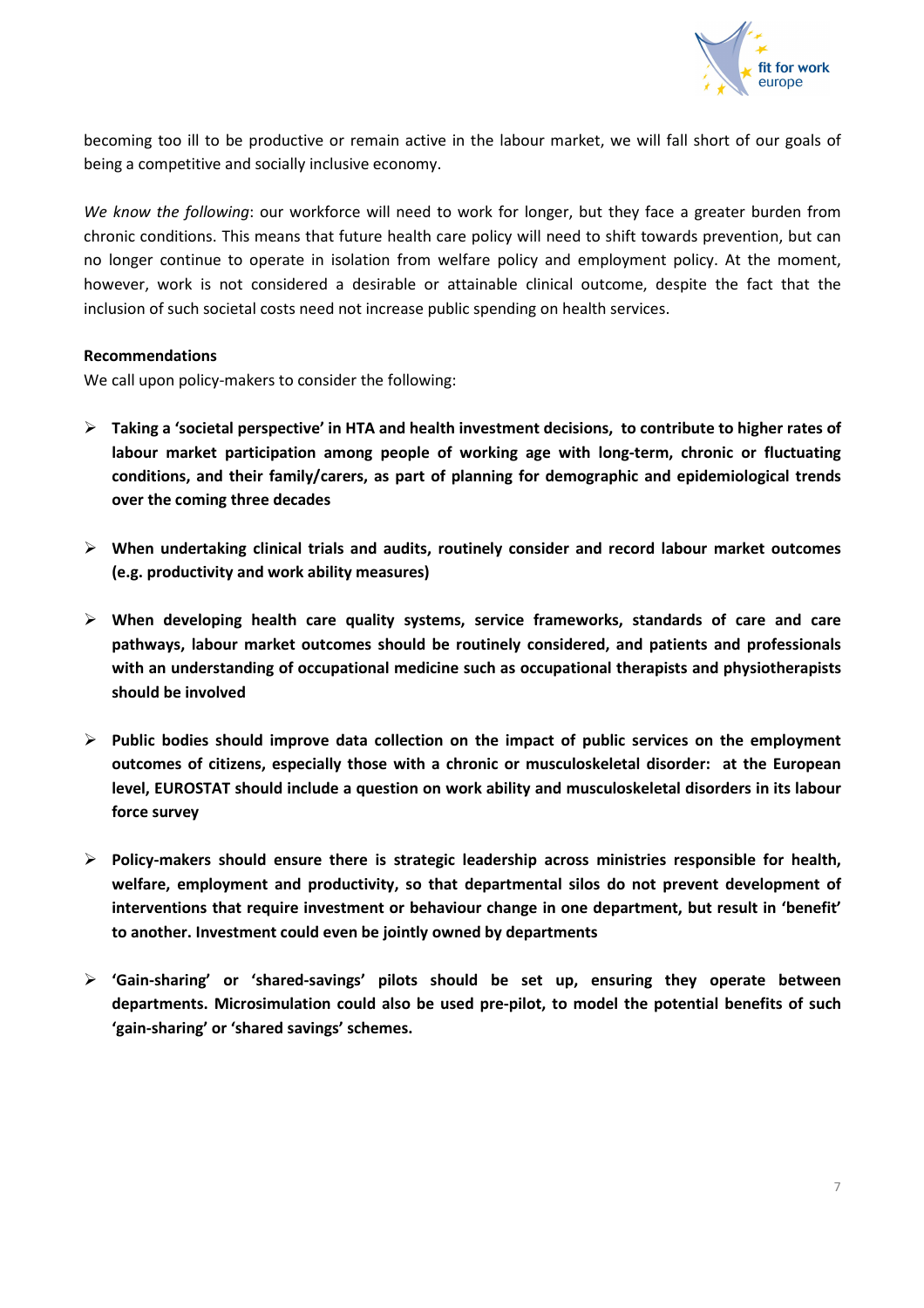

## **INTRODUCTION**

 $\overline{a}$ 

For almost five years we, as the Fit for Work Europe Coalition, have explored issues surrounding workforce health and well-being, focusing on labour market participation of those with long-term health conditions, especially MSDs. Our research has demonstrated that, in order to maximise the economic activity of working age people living with a long-term condition, national healthcare systems, welfare systems and employment policy should allocate investment for job retention measures and return to work initiatives.<sup>3</sup> In some countries this would be building on efforts already made.

By 2013, the average European workforce of 100 could include 48 employees with at least one long-term health condition. Put simply, given the burden of such conditions on individuals, employers, society and the economy, we must find ways to ensure that those living and working with a long-term condition are supported in playing a full part in the labour market – or we risk losing a significant proportion of the available workforce.

The development of this White Paper began with a discussion paper, published in 2011,<sup>6</sup> exploring work as a relevant component of the societal perspective that policy-makers should consider when making health investment decisions. The debate on including work extends beyond MSDs to all health investment decisions, especially as European healthcare systems seek to extract greater value from their budgets. From our liaison we found that many (but not all) health economists believe that, in theory, all health investment decisions should be informed by a wider societal perspective that naturally includes 'work'<sup>7</sup> and its role in contributing to healthy societies and healthy economies.

In June 2012 the Fit for Work Europe Coalition convened a roundtable meeting to develop understanding of the key issues and themes identified in the discussion paper. Attendees included senior health economists, researchers, policy-makers and clinicians from 13 different countries, representing a diversity of experience and cultural beliefs about work, health and health care. They enriched the dialogue, citing European and other international examples of how the inclusion of a wider societal perspective in health investment generated positive outcomes.<sup>8</sup>

Combining insights from the roundtable discussion with research on current practice in eight European countries<sup>9</sup>, we have developed a number of recommendations for those making health investment decisions or decisions on investment to optimise labour market participation.

 $^6$  Barham, L. & Bevan, S. (2011). The place of work in healthcare decision making. Available here:

http://www.fitforworkeurope.eu/Default.aspx.LocID-0afnew00z.RefLocID-0af002.Lang-EN.htm

<sup>&</sup>lt;sup>7</sup> We use a wide definition of 'Work' in this paper. It can include paid employment (full time, part time or temporary), self*employment, work in the home, volunteering or community work. For the purposes of this paper we also take into account that longterm ill health or work incapacity can affect labour market outcomes for both the individual and their family/carer.*

 $^8$  Fit for Work Europe meeting report (2012). The place of work in healthcare decision making: insights from an expert roundtable. Available here: http://www.fitforworkeurope.eu/Default.aspx.LocID-0afnew011.RefLocID-0af002.Lang-EN.htm

<sup>&</sup>lt;sup>9</sup> Fit for Work Europe (2012). Case studies. Available here: http://www.fitforworkeurope.eu/Default.aspx.LocID-0afnew01b.RefLocID-0af002.Lang-EN.htm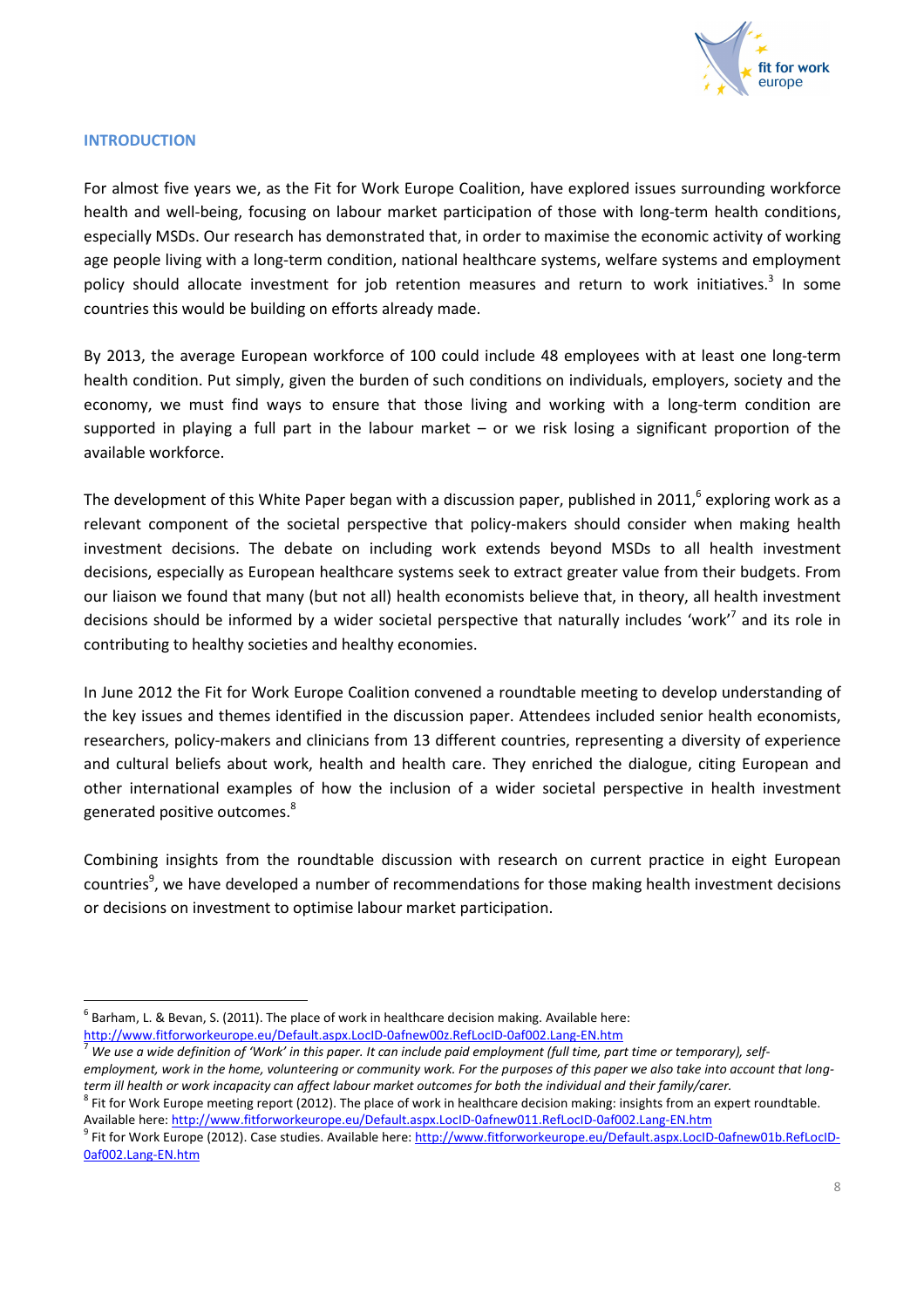

This research focuses upon Health Technology Assessment (HTA), the underpinning guidelines that inform a key part of HTA, economic evaluation and how those guidelines inform the analysis, and the methods to estimate productivity losses or gains. *Please note that every effort has been taken to ensure that our insights from research are current at the time of publication, however, some datedness is inevitable*.

HTA has been defined as '*a multidisciplinary activity that systematically examines the safety, clinical efficacy and effectiveness, cost, cost-effectiveness, organisational implications, social consequences, legal and ethical considerations of the application of a health technology – usually a drug, medical device or clinical / surgical procedure*.'<sup>10</sup>

We focus on HTA in this White Paper because it tends to be a more formal and transparent approach to decision-making than more general decisions made about funding health versus other areas of government expenditure (such as welfare payments). The HTA itself may not make the decision (in practice, it tends to be those who hold responsibility for spending limited health care funds). However, HTA is seen as a key tool with which to inform those decisions. This means that the way that HTA is approached may affect decision making.

Although HTA is now widely practiced across the globe, the precise approach and its influence differ both across and within countries. We focus in this paper on the perspective taken in the HTA analysis, and the approaches to treating productivity, given our interest in how work should feature in health decisionmaking.

Ultimately, governments, and those responsible for public services, need to establish whether and how work should be included in decisions that affect health and work outcomes as they affect different people in society. Over time, policies, methods and evidence can be developed to enable work to be a more formal part of health investment decisions. Current health investment decisions are being made with constrained budgets and resources, so any investment in health technologies and services must demonstrate value for public money, and even cost-savings if possible. Bringing work into the picture can make that decisionmaking all the more effective.

Our primary focus is on whether HTA considers labour market participation as an outcome. At a macro-level, the productivity of a nation's workforce can be enhanced if people with long-term or chronic health conditions can be helped – by a combination of healthcare interventions, active labour market policy and employment practices – to remain active participants in the workforce. In addition, work can also have therapeutic benefits for many. While there are also important, but more micro-level, measures of productivity (e.g. output per hour worked for individual workers, or productivity losses due to health-related reduced work capacity (so-called 'presenteeism')) – our focus here is on the macro picture.

In the next section we set out why there is an urgent need for action to improve labour market outcomes for people with long-term or chronic health conditions.

<sup>&</sup>lt;sup>10</sup> Taylor, R. & Taylor, R. (2009). What is Health Technology Assessment. What is...? Series. Available here: from http://www.medicine.ox.ac.uk/bandolier/painres/download/whatis/What\_is\_health\_tech.pdfTaylor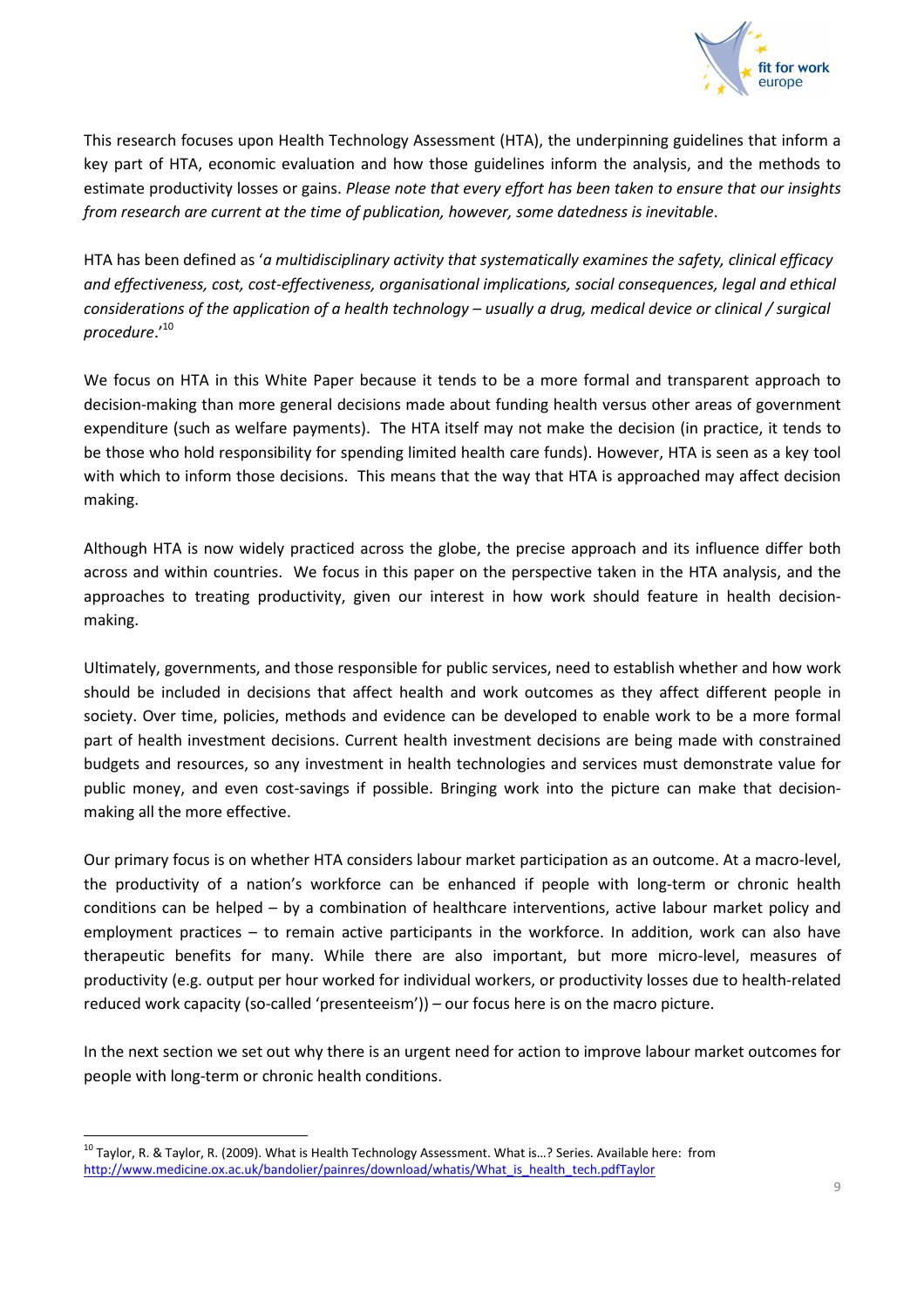

## **WORK AND HEALTH DECISION-MAKING IN EUROPE**

## **4.1 Why is workforce health important?**

Economic growth and social inclusion both rely on the ability of individuals of working age to remain connected to the labour market, to develop and contribute their skills and to sustain high levels of work productivity. In this context it is important that individuals remain healthy and active.<sup>11</sup> As the European Commission's Health Strategy argues:

*'Health is important for the well-being of individuals and society, but a healthy population is also a prerequisite for economic productivity and prosperity.'<sup>2</sup>*

In the current economic environment, there are a number of factors that hinder having a healthy population. Some of these relate to problems in EU labour markets, some have their origins in declining public health, others focus on the behaviour of individuals and employers, and others focus on the way that health care priorities are set. This section examines some of these issues and highlights why better co-ordinated efforts to improve the health of the EU workforce are essential if we are to achieve the goals for economic prosperity and social inclusion, to which both the European Commission and National governments aspire.

## **4.2 Consequences of poor workforce health**

Up to 3 out of every 10 Europeans are suffering from a long-standing illness or health problem that affects their ability to work.<sup>12</sup> There are a number of reasons why this should be a matter of concern to a variety of stakeholders. These are set out in **Figure 4.1**:





 $\overline{a}$ 

 $11$  European Commission (2005). The contribution of health to the economy in the European Union. Available here: http://ec.europa.eu/health/ph\_overview/Documents/health\_economy\_en.pdf

<sup>&</sup>lt;sup>12</sup> European Commission (2007). Health in the European Union. Available here: http://ec.europa.eu/health/ph\_publication/eb\_health\_en.pdf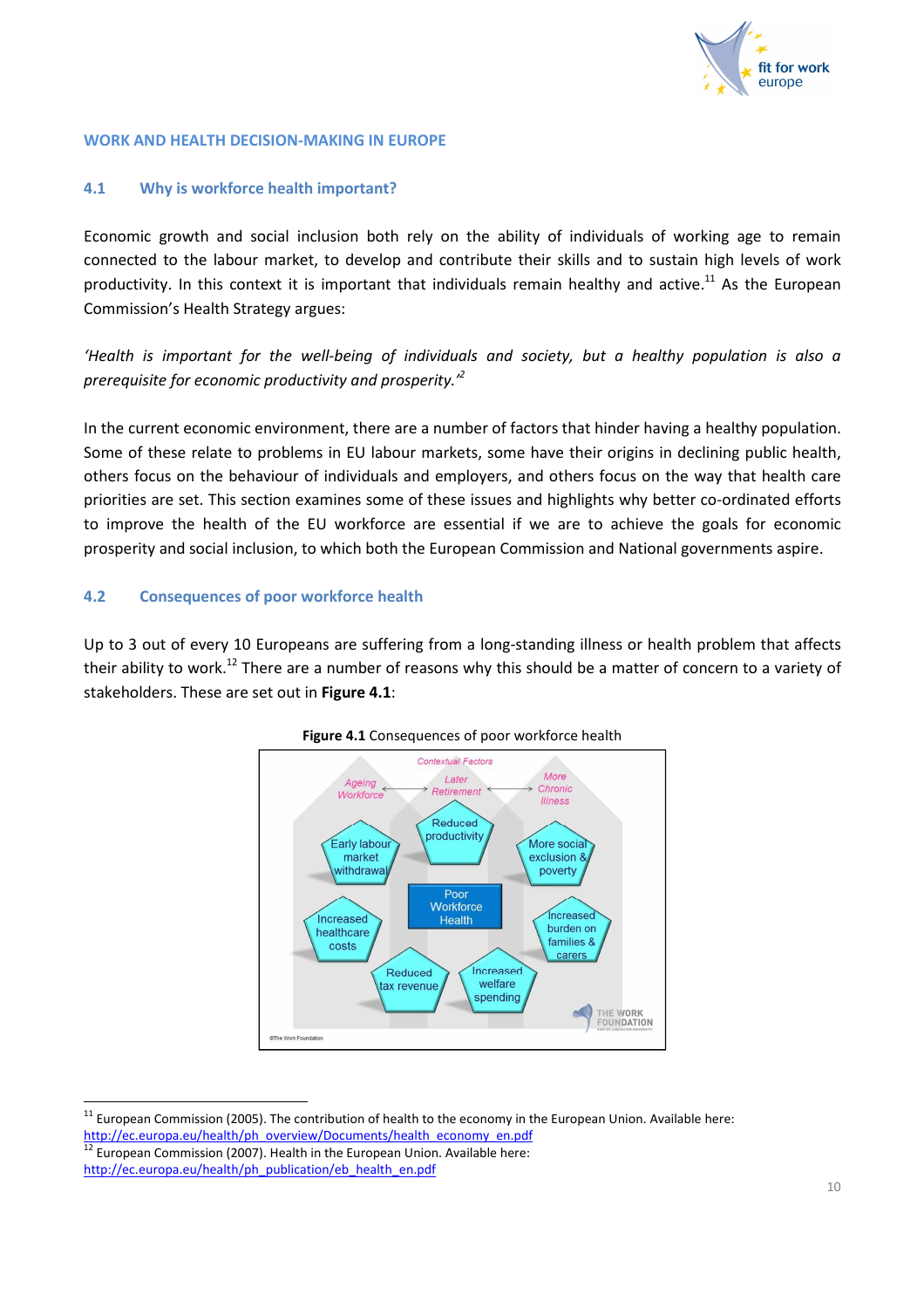

There are three contextual factors that frame the issue of workforce health in most EU Member States. The first is the ageing workforce. Across the EU there are twice as many workers aged 50 years or more than there are aged 25 years or younger. This is a disparity which is expected to worsen for several decades to come. With ageing comes a greater risk of poor health and premature withdrawal from the labour market. In some developed economies almost half of those aged between 45 and 65 years, who are no longer in the workforce, have become economically inactive as a result of poor health.<sup>13</sup>

Second, with a pension crisis in most Member States (difficulty in paying for pensions due to a difference between pension obligations and resources set aside to fund them), we know that a higher proportion of older workers will need to work longer than they do today and, increasingly, beyond the default retirement age. But, data from the Organisation for Economic Co-operation and Development (OECD) shows that the effective retirement age for men in 1968 was 68.6 years – whereas now it is 63.5.<sup>14</sup> In countries such as Belgium, France and Germany, earlier retirement has become common, with fewer than 10% of 65-69 year olds in each of these countries still in employment. Policy-makers know that, with dependency ratios (the number of economically active people supporting the economically inactive) becoming more stretched, this trend needs to be mitigated.

Third, the growing burden of chronic disease in the EU population will mean that (with an ageing workforce increasingly needing to retire later) the productive capacity of the workforce risks being compromised by illhealth. Cardiovascular disease has grown as the main cause of death in Europe, accounting for 37% of all deaths in the population aged 15-69, or almost 1.2 million deaths each year.<sup>15</sup> Almost 780,000 men and 400,000 women aged 35-69 die from smoking-related illnesses in Europe each year.<sup>16</sup> Forecasts tell us that the proportion of EU workers with long-term chronic conditions is on the rise – by 2030 over 20 million UK workers will have a long-term condition.<sup>17</sup> Chronic diseases with low mortality, but high morbidity, impact on the individuals' ability to participate in the labour market. For example, 100 million European citizens suffer from chronic musculoskeletal pain and MSDs,<sup>18</sup> including 40 million workers whose MSD was caused directly by their work.<sup>19</sup>

As Figure 4.1 illustrates, the consequences of poor workforce health are wide-ranging, resulting in a large and varied burden of costs. Chronic ill-health means that many workers are not available to work or are not working productively on a daily basis. According to the latest European Working Conditions Survey (EWCS), 35.6% of European workers missed between 1 and 15 days of work through ill-health in 2010, with a further

<sup>15</sup> WHO (2008). Cardiovascular diseases: Media Centre. Available here: http://www.who.int/mediacentre/factsheets/fs317/en/index.html

 $\overline{\phantom{0}}$ 

<sup>16</sup> European Commission: Eurostat. Last accessed December 2012. Available here:

<sup>&</sup>lt;sup>13</sup> Schofield, D. Shrestha, R. Passey, M. Earnest, A. Fletcher, S. (2008). Chronic disease and labour force participation among older Australians. MJA 2008; 189 (8): 447-450.

<sup>&</sup>lt;sup>14</sup> The Organisation for Economic Co-operation and Development. Last accessed December 2012. Available here: http://www.oecd.org/statistics/

http://appsso.eurostat.ec.europa.eu/nui/setupModifyTableLayout.do

<sup>17</sup> Vaughan-Jones H. & Barham, L. (2009) Healthy Work: Challenges and Opportunities to 2030. BUPA

<sup>&</sup>lt;sup>18</sup> Veale, A. Woolf, A. & Carr, A. (2008). Chronic Musculoskeletal Pain and Arthritis: Impact, Attitudes and Perceptions. Irish Medical Journal**,** July/August, 101 (7), 208-210

<sup>&</sup>lt;sup>19</sup> European Trade Union Institute (2007). Musculoskeletal disorders. An ill-understood pandemic. Available here : http://www.etui.org/Publications2/Guides/Musculoskeletal-disorders.-An-ill-understood-pandemic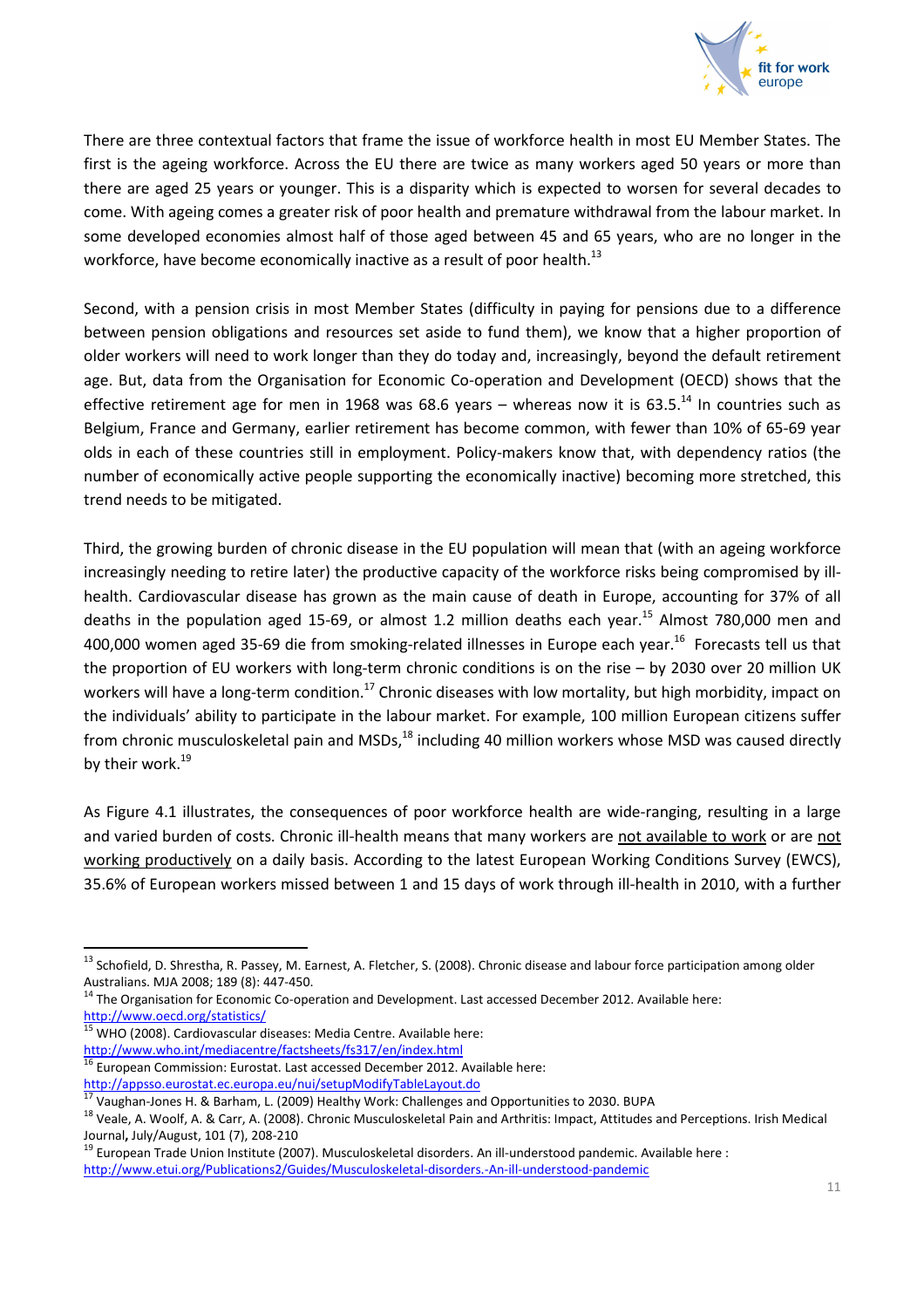

7.5% staying away from work longer than 15 days.<sup>20</sup> In addition, even when individuals are at work they may not be performing to their full capacity. EWCS finds that 39.2% of Europeans went to work despite being unwell enough to take sickness absence (so-called 'presenteeism').

Reduced work productivity associated with mental health-related presenteeism costs employers about 1.5 times more than sickness absence.<sup>21</sup> In addition, high absenteeism causes indirect costs related to employees who must undertake the work of the absent, thus undermining the productivity of those present, as well as potential payments to replacement workers.<sup>22</sup>

Having a significant proportion of Europe's working age population unable to work through ill-health – even in a favourable economic climate – can reduce the aggregate level of labour productivity in an economy and damage the competitiveness and effectiveness of European businesses.

In addition to the losses in the labour market, European health care and welfare systems are facing an increasing burden from supporting individuals with chronic disease who are out of work. We know that early onset of chronic conditions, coupled with unemployment and job loss, has serious financial and health consequences for individuals.<sup>23</sup> Australian data among 45-65 year olds shows that, collectively, those leaving work prematurely owing to ill-health lost up to A\$18 billion in income each year, increasing the risk of falling into poverty and social exclusion.<sup>24</sup> Studies have also shown widespread deterioration in aspects of physical and mental well-being amongst those who lose their jobs, which can persist for many months.<sup>25,26</sup>

Another area of concern, if people leave the labour market prematurely owing to ill-health, is the impact on their families and carers. Not only does informal care for those with long-term, chronic or fluctuating health conditions incur intangible costs, it is often the case that the working lives and productivity of family members with caring responsibilities are disrupted and compromised.<sup>27</sup> This compounds the impact of premature labour market exit.

A major fiscal consequence of poor workforce health is an increase in welfare payments. We know, for example, that after six weeks of sickness absence individuals are more likely to switch onto welfare benefits than return to work,<sup>28</sup> particularly in the countries with more generous welfare systems.<sup>29</sup> With unemployment on the rise, there is a heightened risk that those with long-term or chronic health conditions will find themselves detached from the workplace for long periods, with little prospect of returning to work quickly, if at all.<sup>6</sup>

 $\overline{a}$ 

 $^{20}$  Eurofound : How many days were you absent from work for health reasons in the past year? Last accessed December 2012. Available here : http://www.eurofound.europa.eu/surveys/smt/ewcs/ewcs2010\_07\_05.htm

<sup>&</sup>lt;sup>21</sup> Sainsbury Centre for Mental Health (2008). Mental Health at Work: Developing the Business Case

<sup>&</sup>lt;sup>22</sup> Bevan, S. & Hayday, S. (2001). Costing Sickness Absence in the UK. Institute for Employment Studies, Brighton <sup>23</sup> The Marmot Review (2010). Fair society, healthy lives. London: The Marmot Review. Available here:

http://www.instituteofhealthequity.org/projects/fair-society-healthy-lives-the-marmot-review

<sup>&</sup>lt;sup>24</sup> Schofield, D. Shrestha, R. Percival, R. Passey, M. Kelly, S. Callander, E. (2011). Economic Impacts of Illness in Older Workers: Quantifying the impact of illness on income, tax revenue and government spending. BMC Public Health 2011, 11:418.

 $^{25}$  Armstrong, K. (2006) Life After Rover. The Work Foundation,

<sup>&</sup>lt;sup>26</sup> Brinkley, I. Clayton, N. Coats, D. Hutton, W. Overell, S. (2008). Hard Labour: Jobs, Unemployment and the Recession, London. The Work Foundation

<sup>27</sup> WHO Scientific Group (2003). The burden of musculoskeletal conditions at the start of the new millennium*.* WHO

<sup>&</sup>lt;sup>28</sup> Waddell, G. & Burton, K. (2006). Is Work Good for Your Health and Wellbeing? Department for Work and Pensions: TSO

<sup>29</sup> Lusinyan, L. & Bonato, L. (2007). Work Absence in Europe. IMF Staff Papers 543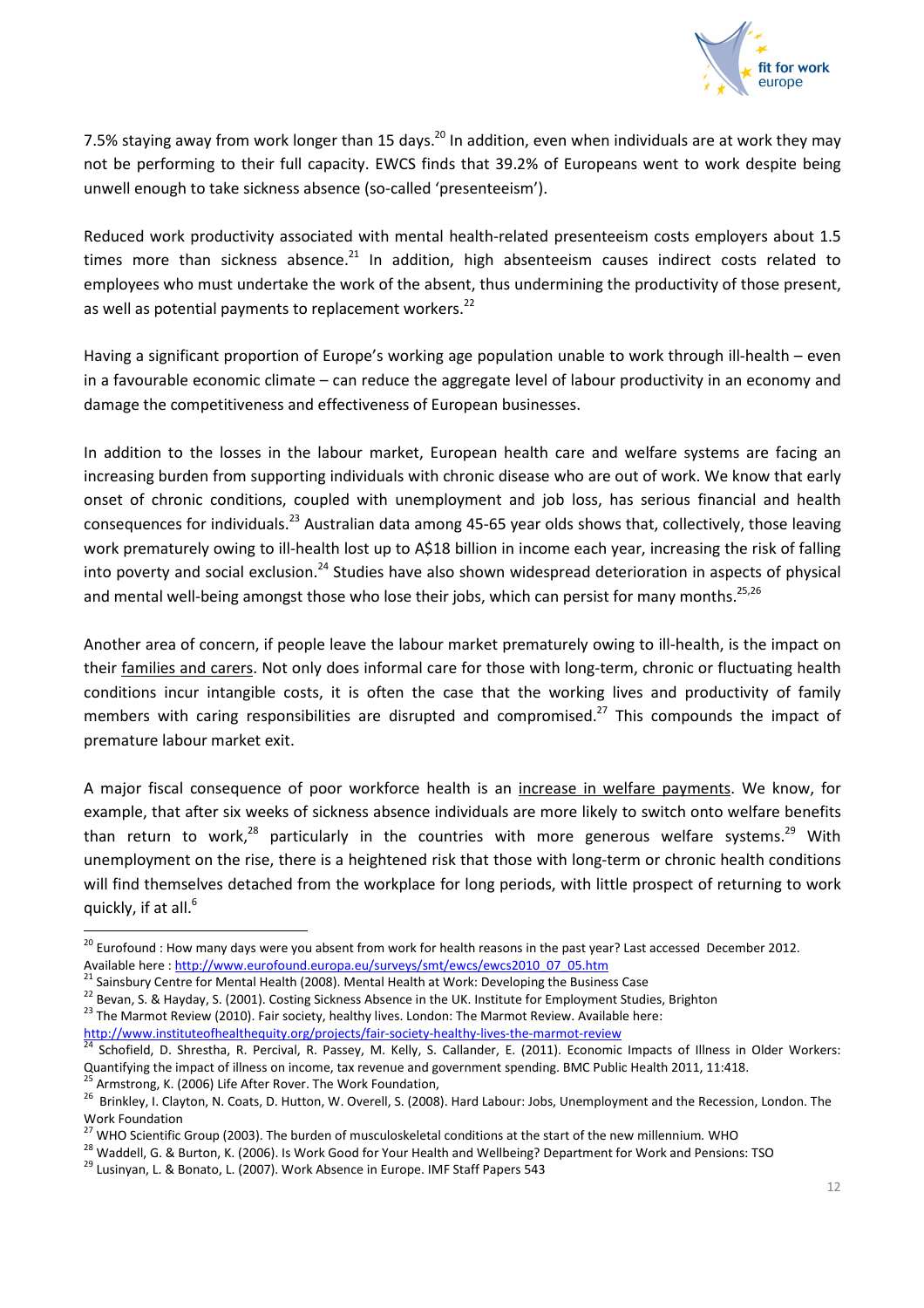

In the UK, for example, people who have been on out-of-work benefits for more than a year are more likely to die or retire than return to work.<sup>30</sup> From the macro perspective, this means that the competitiveness of the economy will be further challenged by the knowledge and skill gaps left by retiring people in older age groups, especially where long-term conditions are more prevalent. Of course, if people of working age are leaving the workforce early, they are not only more likely to be in receipt of out-of-work welfare payments, but they are also less likely to be paying income tax back into the system. Again, analysis of Australian data among 45-65 year olds who have left the labour market as a result of ill-health shows that the annual increase in welfare payments is A\$2.1 billion and lost income tax receipts stands at A\$1.5 billion each year.<sup>24</sup>

To an extent, the health of the European workforce is already being recognised as crucial in some National and EU policy arenas. The framework outlined in the European Commission's Health Strategy<sup>13</sup> focuses on the link between health and economic prosperity, and the need for an approach that takes into account values such as universality and equity and citizens' empowerment.

More recently, the European Commission has suggested exploring whether GDP is the best or only measure of progress or whether 'well-being' should also play a part. $31$  In addition, a report into health and the economy in the EU produced by the Health and Consumer Protection Directorate-General underlines the '*existence of feedback loops offering the scope for mutually reinforcing improvements in health and wealth'*. <sup>32</sup> It also reinforces the need for greater investment in 'human capital' as a necessary condition for ensuring that the European economy is more competitive.

Despite this acknowledgement of the need to focus on workforce health, the recognition of the value of work for individual health outcomes is yet to gain prominence in the European policy agenda. At the same time, evidence suggests that being in work – especially if it is good work<sup>33</sup> – supports individual health,<sup>34</sup> thus partially relieving the burden of ill-health on the economies through preventing mental health co-morbidities and early retirement.<sup>28</sup>

With this therapeutic evidence of good work in mind, it is essential that the European policy-makers grasp the opportunity to reduce the health care and welfare burden, while boosting the competitiveness of the European economy, by prioritising job retention and return-to-work outcomes in delivery of health care.

In the past, policy has focused upon economic incentives to defer retirement. However, as ill-health is likely to remain the primary barrier to workforce participation in older EU workers, economic incentives alone may not be able to increase participation if the underlying health conditions in the working age population are not addressed. Investment in improvements in workforce health remains an important way of improving national living standards. **A prerequisite for progress here, therefore, is an acceptance among health care** 

 $\overline{a}$ 

<sup>&</sup>lt;sup>30</sup> Department of Work and Pensions (2006). A new deal for welfare: Empowering people to work. Available here: http://www.official-documents.gov.uk/document/cm67/6730/6730.pdf

<sup>31</sup> Commission of the European Communities (2009)

<sup>&</sup>lt;sup>32</sup> Suhrcke, M. McKee, D. Sauto Arce, R. Tsolva, S. Mortensen, J. (2005). The contribution of health to the economy in the European Union. European Commission

<sup>&</sup>lt;sup>33</sup> Bevan, S. (2012). Good Work, High Performance and Productivity. The Work Foundation

<sup>&</sup>lt;sup>34</sup> Waddell, G. and Burton, A. K. (2006). Is work good for your health and well-being? Department for Work and Pensions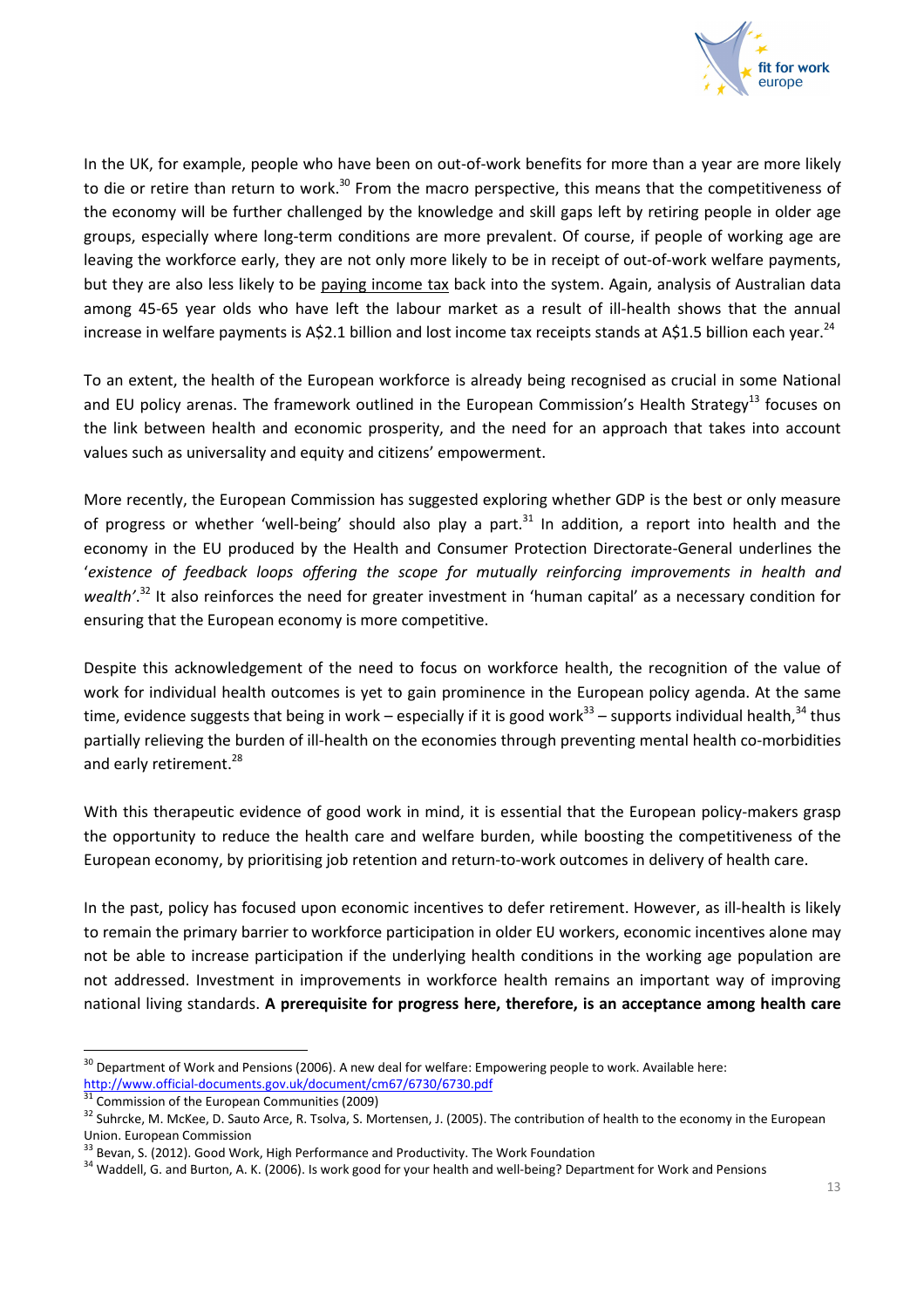

**decision-makers that health interventions should be assessed for their potential to support job retention and return to work, as one of the cost-effectiveness criteria.**

# **4.3 Work ability as an HTA and a Clinical Outcome – experiences across the world**

The recognition of the impact of poor health on the economy varies across the Member States. The reasons for these disparities lie, in part, in the historical variation in clinical practice and the centrality of 'work' in welfare and active labour market policy. The link between history and culture is also significant, influencing the operating procedures of modern institutions related to both health and work. For example, Germany has a health care system co-funded by employers. This provides incentives for a joint interest in the link between health and work, including the benefits of a quick return to work and avoiding the premature exit of workers from the labour force altogether.<sup>35</sup> In addition, the recent benefit evaluation of The Institute for Quality and Efficiency in Healthcare (IQWIG) in Germany, for biologics in rheumatoid arthritis, included the ability to work ('work ability') as a patient relevant outcome. $^{36}$ 

Meanwhile, Brazil's HTA organisation, the National Commission for the Incorporation of Technologies in the Unified Healthcare System (CONITEC), also considers work ability as a relevant outcome for the assessment of health technologies. By contrast, in countries like Austria, England & Wales and New Zealand, job retention and return-to-work are not viewed as target outcomes of the health care system or of HTA itself.<sup>37</sup>

In Sweden, there is an explicit recognition that health care interventions, which are both clinically effective and support job retention or return to work for the individual, should be considered. Guidelines for health economic evaluations to support submissions for treatments or medical devices to be reimbursed by the public health care system state that: *'The health economic analysis should be done from a social-economic perspective. Among other things, this means that all relevant costs and revenues for treatment and ill health, irrespective of the payee (county council, local authority, state, patient, relation) should be considered.'*<sup>38</sup>

In Italy, based upon the high social costs associated with rheumatic diseases and the impact in terms of disability and early retirement, the Health Committee of the Senate recommended a cooperation and information sharing among regions and the Ministry of Health within a burden of illness vision. It seems that the National Drug Agency is going to include societal costs in the new algorithm to assess drug innovation but a full change to the approach is yet to come.

## **4.4 Spanning the silos**

 $\overline{a}$ 

Policy decisions should, in theory, be informed by a wider societal perspective that naturally includes 'work ability and productivity' and their role in contributing to healthy societies and healthy economies. Recent

<sup>&</sup>lt;sup>35</sup> McGee, R. Bevan, S. Quadrello, T. (2010). Fit for Work? Musculoskeletal Disorders and the German Labour Market. The Work Foundation

<sup>&</sup>lt;sup>36</sup> The draft report of the benefit evaluation is available on the website of www.iqwig.de

<sup>&</sup>lt;sup>37</sup> Ladurner, J. et al (2011). Public health in Austria. An analysis of the status of public health. European Observatory on Health Systems and Policies

<sup>&</sup>lt;sup>38</sup> LFN (2003). General guidelines for economic evaluations from the Pharmaceutical Benefits Board. Available here: http://www.ispor.org/PEguidelines/source/Guidelines\_in\_Sweden.pdf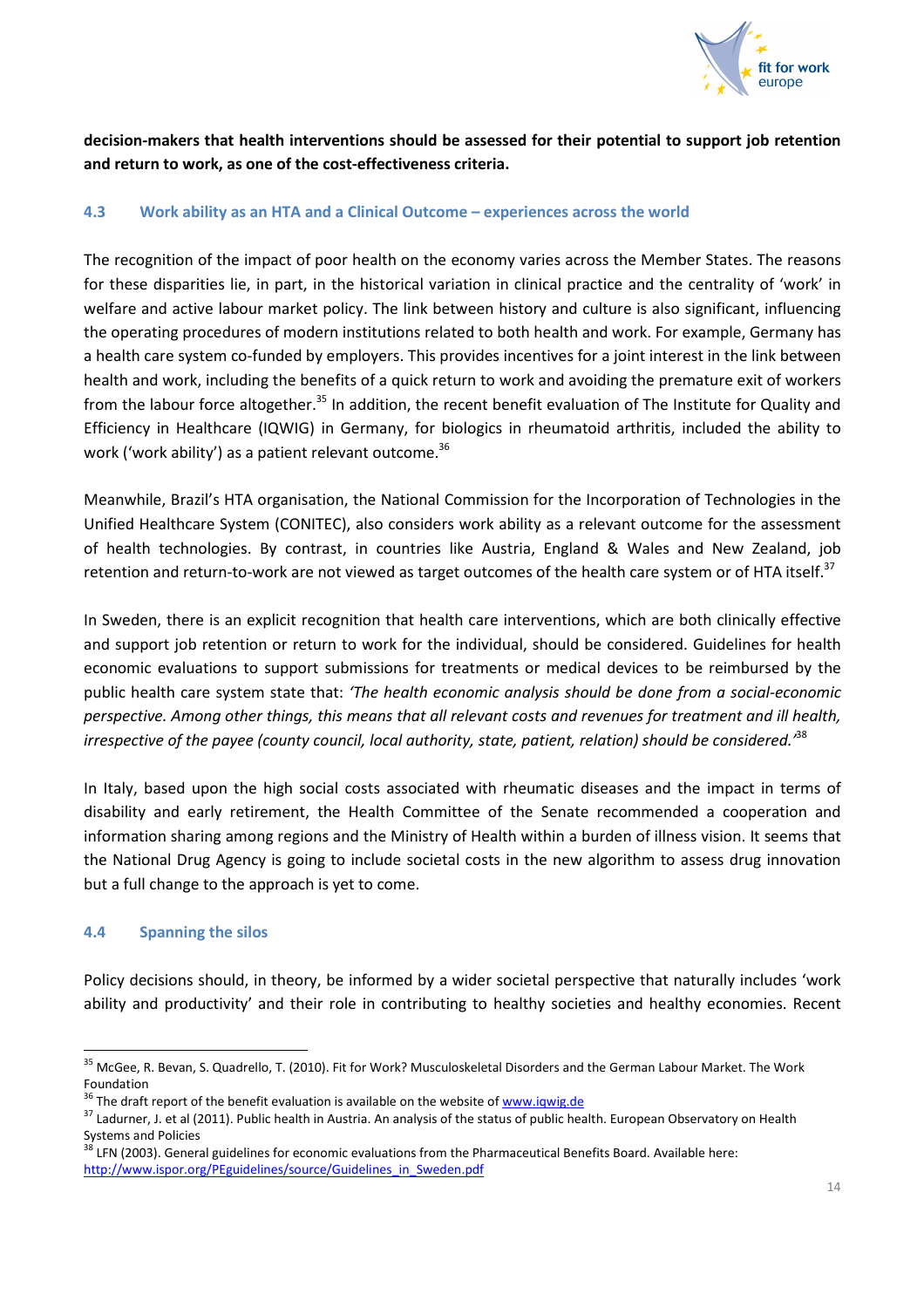

policy proposals in the UK<sup>39</sup> introduce a proposal for 'shared savings' whereby a department incurring costs to make improvements, which would reduce costs in another, would share any savings.

And it is also in the UK that the National Audit Office has calculated that improved clinical outcomes for people with rheumatoid arthritis could be achieved if early intervention was increased by 10 per cent. However, these gains would be need to be achieved by first increasing expenditure in the health care system (NHS) by **£11 million** over 5 years. A productivity 'payoff' – estimated to be **£31million** from reduced sick leave and lower lost employment – would accrue to individuals, employers and to the Department of Work and Pensions. However, the incentive for a 'spend to save' approach within the NHS, especially in a time of austerity, is currently not palpable.<sup>40</sup>

In practice, individual departments and agencies of government tend to focus on the specific areas for which they are directly responsible (and are held to account). For example, those concerned with welfare payments may have less interest in the running of the health care system, and how far it can act as a barrier to getting individuals back to work, or even help avoid exit from the labour market in the first place. Equally, this may also mean that those departments responsible for health and health care will not necessarily focus on the potential for health investments to reduce the costs of those unable to work due to ill-health. This 'silo' mentality remains unchallenged in systems where health care decisions do not take a wider societal perspective.

Although the focus on specific areas of responsibility is pragmatic, it is intrinsically linked to the incentives and rewards for those acting on behalf of government as a whole, in a multi-agency way. The importance of budget holder goals and rewards being aligned with higher level policies is, therefore, key for focusing future attention on work in the practice of health decision-making.

In Japan, although welfare and labour issues both fall under the remit of the Ministry of Health, Labour and Welfare, there is little cooperation between internal departments to move people off benefits and back into work. Special committees are being established to tackle the burden of specific conditions more holistically, but overall coordination between the departments is still lacking.<sup>41</sup>

There are exceptions in current practice, however: for example, CRS Australia<sup>42</sup> is part of the Australian Department of Human Services and provides employment and assessment services to people with a disability, injury or health condition. This includes assessment of rehabilitation and employment assistance needs, individually tailored rehabilitation programmes, and work with clients to maximise their participation and employability.

<sup>&</sup>lt;sup>39</sup> Department of Health (2011). Innovation, Health & Wealth. Available here: http://www.dh.gov.uk/en/Publicationsandstatistics/Publications/PublicationsPolicyAndGuidance/DH\_131299 National Audit Office (2009). Services for People with Rheumatoid Arthritis. Available here:

http://www.nao.org.uk/publications/0809/rheumatoid\_arthritis.aspx

<sup>&</sup>lt;sup>41</sup> Zheltoukhova, K. et al (2012) Fit for Work? Musculoskeletal Disorders and the Japanese Labour Market, The Work Foundation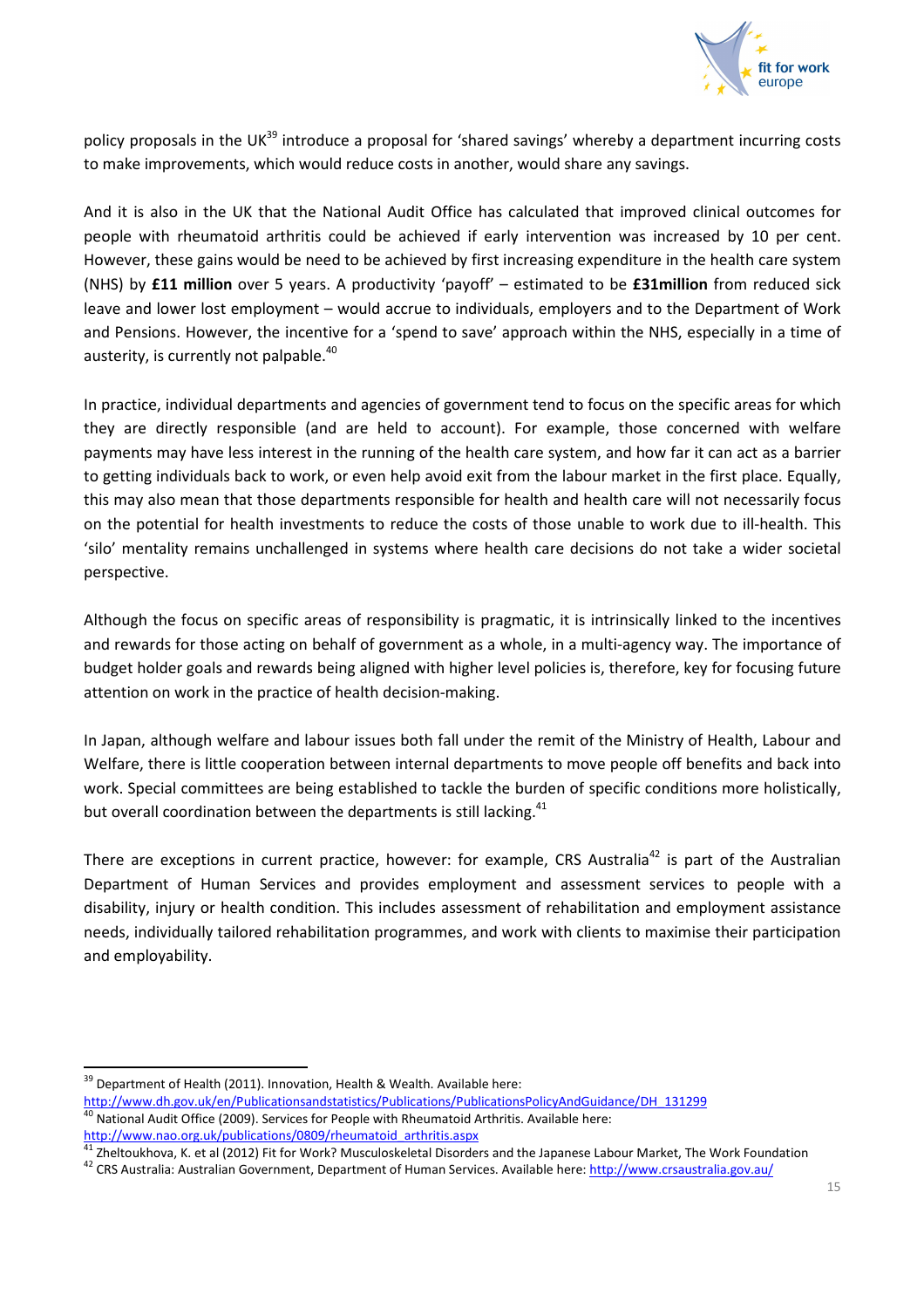

## **4.5 Urgency required**

There is considerable scope to develop methods that would collect evidence on the value of work for individual health outcomes and to include appropriate policies to better manage the burden of ill-health on the health care and welfare systems in a more joined-up way. The missing ingredients are a lack of urgency and, in some cases, a lack of political 'will'.

Yet the urgency of the situation is clear. Unless we take action now to help prevent a growing proportion of the EU workforce becoming too ill to be productive or remain active in the labour market, we will fall short of our goals of being a competitive and socially inclusive economy. The solutions are less about technical approaches to evaluating the economic and clinical benefits of clinical and welfare interventions, but more to be found in the framing of arguments, which place a healthy and productive workforce at the centre of policy-making.

The next section will examine the approaches being taken to this problem internationally.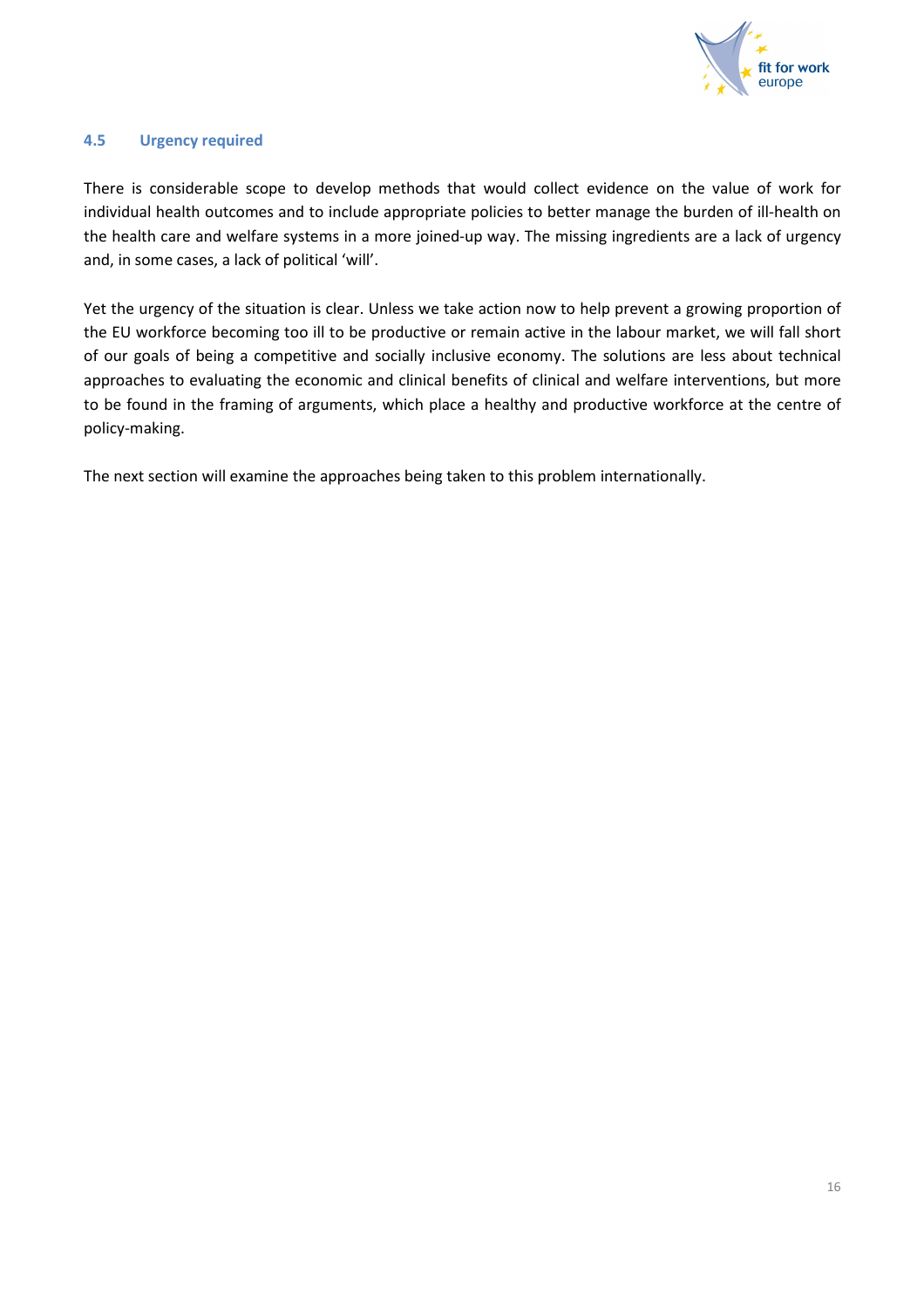

## **THE GROWTH OF HEALTH TECHNOLOGY ASSESSMENT IN EUROPE & INTERNATIONALLY**

## **5.1 The role of HTA within the policy armoury**

HTA has been a key tool for informing decisions on investment in health care for decades; in some countries this dates back to the 1970s.<sup>43</sup> It initially spread from the US to selected countries in Europe, and now has moved on to become a globally adopted approach. It has also become more institutionalised.<sup>44</sup>

HTA is increasingly being used to inform decisions about how to allocate money across the health care system.<sup>45</sup> HTA's influence on the adoption and diffusion of new technologies is widely recognised.<sup>46</sup> We also recognise, however, that this influence is likely to vary across and within countries, according to the specific context of decision-making. It is perhaps of increasing relevance in these times of austerity, which has led to many countries focusing on limiting the growth of spending on health care.<sup>47</sup> In some countries, efforts are going further than slowing growth in spending, moving towards trying to identify those activities which do not offer value for money. 48, <sup>49</sup>

However, HTA is but one part of the policy 'mix' that needs to be considered for both health and wealth, as it tends to focus in practice on individual choices between competing drugs and devices<sup>8</sup> and not often on programmes and interventions at cross-government or inter-departmental level. Our roundtable report suggests that many experts believe a greater impact may well result from these macro decisions and this is likely to be a fruitful area of future research. For example, decisions on broader programmes such as Fit Notes, as part of encouraging a focus on work capacity in the UK.<sup>50</sup> General Practitioners can now use 'Fit Notes', allowing them to advise people who are on sick leave for over seven days whether, with extra support from their employer, they could return to work earlier.

Building on work from previous reviews, $51$  we looked at a number of countries' approaches to HTA, to compare and contrast and, hopefully, learn lessons about how work and the wider societal perspective is (or is not) included in HTA.

http://www2.lse.ac.uk/businessAndConsultancy/LSEConsulting/pdf/pharmaceuticals.pdf

Audit Commission, Reducing spending on low clinical value treatments, April 2011 http://www.auditcommission.gov.uk/sitecollectiondocuments/downloads/20110414reducingexpenditure.pdf

 $\overline{a}$ 

<sup>&</sup>lt;sup>43</sup> Banta, D. (2003). The development of health technology assessment. Health Policy 63, 121/132

<sup>44</sup> Brouselle, A. & Lessard, C. (2011). Economic evaluation to inform health care decision-making: Promise, pitfalls and a proposal for an alternative path. Social Science & Medicine 72, 832e839

<sup>&</sup>lt;sup>45</sup> Garrido, M.V. et al (2008). Health Technology Assessment and Health Policy Making in Europe, Current Status, Challenges and Potential. Available here: http://www.euro.who.int/ data/assets/pdf\_file/0003/90426/E91922.pdf

<sup>&</sup>lt;sup>46</sup> Kavanos, P. et al (2011). Differences in the cost of and access to pharmaceutical products in the EU, a report for Directorate General for Internal Policies. European Parliament. Available here:

<sup>47</sup> The European Institute. Austerity Measures in the EU. Available here: http://www.europeaninstitute.org/Special-G-20-Issue-on-Financial-Reform/austerity-measures-in-the-eu.html,

Rumbold, B. et al (2012) Rationing health care. Nuffield Trust

<sup>50</sup> Lalani, M. Meadows, P. Metcalf, H. Rolfe, H. (2012). Evaluation of the Statement of Fitness for Work: qualitative research with employers and employees. Research Report 797, Department of Work and Pensions

<sup>&</sup>lt;sup>51</sup> For example, see O'Donnell, J.C. et al (2009). Health Technology Assessment: Lessons Learned from Around the World. An Overview Value in Health, Vol 12 Supplement 2 S1- S5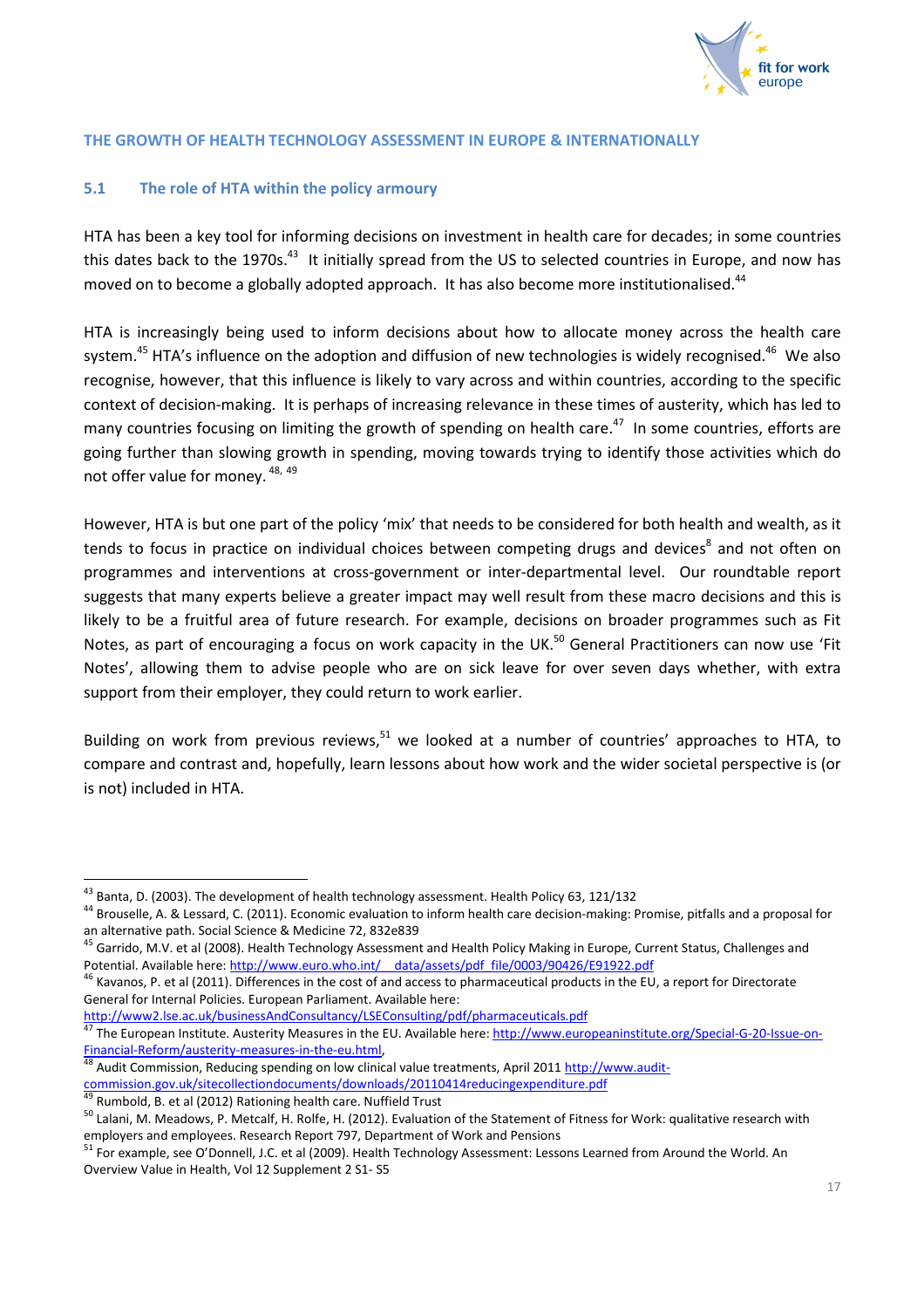

## **5.2 Variation in practice**

Although HTA is now widely practiced across the globe, the precise approach and its influence differ both across and within countries. We focus here on the perspective taken by the analysis, and the approaches to work productivity, given our interest in how work features in health decision-making. What 'work' as part of a 'societal perspective' really means in practice, however, is not clear based on the literature.<sup>52</sup>

If policy-makers were to advocate a broader 'societal perspective', wider effects impacting on other areas of the public sector and the wider economy would be formally incorporated into analyses and decisions.<sup>53</sup> In the face of budgets legitimately set by government, however, it is not yet clear how or whether a societal perspective can be implemented, particularly if transfers between sectors are not possible.<sup>53</sup>

The perspective is important not only to the analysis, but also to the way in which results can inform decisions. A narrow perspective will simply 'miss' wider considerations and not present these to decisionmakers. Productivity and work ability are often wider considerations. This is because they are beyond the immediate scope of health care systems, which focus predominantly on prevention and treatment of ill health, and not typically on getting people either into work, or staying in work.

According to National guidelines, there is widespread variation of the recommended perspective to be taken, including: requiring a health system perspective, requiring a broader societal perspective, requiring a health and societal perspectives as separate analyses, and requiring no preference. <sup>53</sup> In theory, the majority of the countries we looked at take the societal perspective, however, this finding masks the nuances applied both in policy documents and in practice. $8$ 

For example, in England & Wales, although work productivity is essentially excluded, it can be considered under exceptional circumstances. The framework document for the National Institute for Health and Clinical Excellence (NICE) states that: '*The wider benefits of treatment (such as a reduction in disability which allows continuation of employment) can be taken into account on the benefit side of the equation.'*<sup>54</sup> NICE has also taken into account productivity in specific cases: in the public health guidance for unintentional injuries for the under 15's, in the public health guidance on managing sickness absence and incapacity for work, and in the clinical guideline for antisocial personality disorder.

In contrast, guidance for health economic submissions in Finland highlight that productivity loss could be one of the most important expense items.<sup>55</sup> This places a high priority on their consideration, ranging from: losses of productivity due to the patient's disability for work or reduced work ability, losses of time and/or

<sup>52</sup> Sculpher, M. & Claxton, K. (2012). Real Economics Needs to Reflect Real Decisions. Pharmacoeconomics 2012; 30 (2): 133-136 53 Claxton, K. Walker, S. Palmer, S. et al. (2010). Appropriate perspectives for health care decisions [research paper no. 54]. York:

Centre for Health Economics

<sup>&</sup>lt;sup>54</sup> The National Institute for Clinical Excellence. Framework Document (Undated). Available here: http://www.nice.org.uk/niceMedia/pdf/appendixB\_framework.pdf<br>55

<sup>55</sup> Laakkeiden Hintalautakunta Lakemedelsprisnamnden (2011). APPLICATION INSTRUCTIONS HEALTH ECONOMIC EVALUATION PREPARING A HEALTH ECONOMIC EVALUATION TO BE ATTACHED TO THE APPLICATION FOR REIMBURSEMENT STATUS AND WHOLESALE PRICE FOR A MEDICINAL PRODUCT. Available here: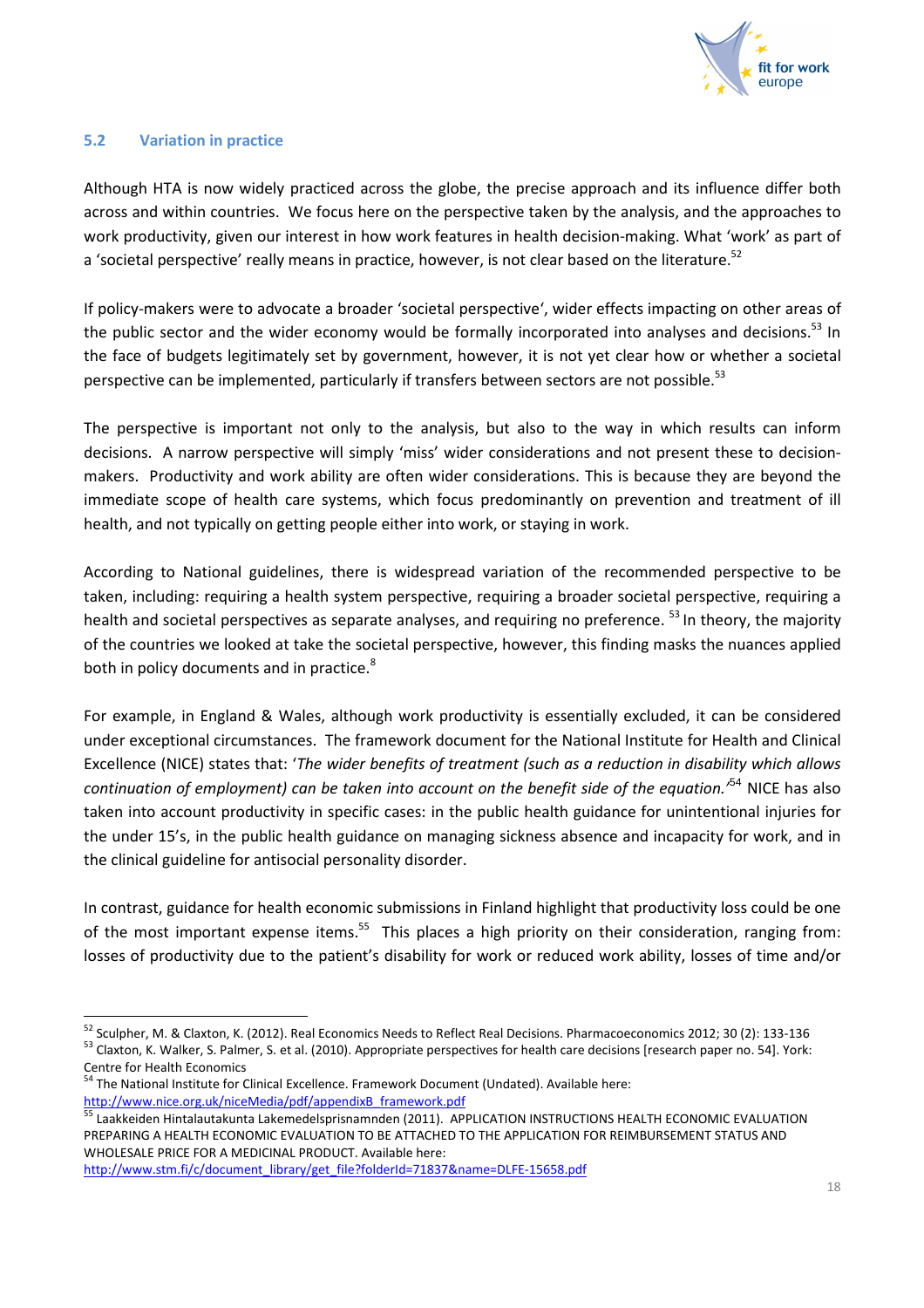

productivity of a family member or other informal care-giver, and losses of productivity caused by premature death.

In some circumstances, there can be a gap between theory and practice: for example, productivity costs are often not considered in HTA submissions, according to experts in the Netherlands and Spain. This accords with other work, which has also found variability in the adoption of the societal perspective.<sup>56,57,58, 59</sup> There is additional research, which suggests that savings in productivity costs were not crucial to decision making (in 2010 in the Netherlands), with other factors being seen as more compelling decision criteria.<sup>60</sup>

Our case studies also highlight implicitly a sense of **proportionality** taken to HTA and the analysis of productivity. For example:

- In the Netherlands a new medicine does not need a HTA where there is evidence that its therapeutic effect is equivalent to an existing reimbursed medicine. In such cases, reimbursement is set equal to the equivalent drug;
- NICE in England & Wales can consider exceptional cases but, unless there are exceptional grounds for a wider perspective, a narrow health care system perspective will be taken.

In addition, as Culyer (2010) notes, there could be substantial costs to trying to take a complete societal approach and that a narrower perspective may still provide sufficient insights to inform a decision.<sup>61</sup>

Rheumatology serves as an example for the inclusion of economical perspectives in clinical decision. Since the introduction of new biological treatments over a decade ago, positive changes have been seen on levels of sick leave,<sup>62,63,64</sup> along with a significant decrease in health care needs for RA patients have been seen, compared to the general population.<sup>65</sup> Further economic evaluation has been suggested as a part of evaluation of new treatments for patients with rheumatological diseases.<sup>66</sup>

 $\overline{a}$ 

<sup>&</sup>lt;sup>56</sup> CRA (2011). A comparative analysis of the role and impact of Health Technology Assessment. Final report prepared for: EFPIA, PhRMA, Medicines Australia and EuropaBio

<sup>&</sup>lt;sup>57</sup> The International Working Group for HTA Advancement (2010). Are key principles for improved health technology assessment supported and used by health technology assessment organisations? International Journal of Technology Assessment in Health Care 2010, 26: pp71-178

<sup>&</sup>lt;sup>58</sup> Stafinski, T. et al (2011). Health Technology Funding Decision-Making Processes Around the World The Same, Yet Different. Pharmacoeconomics 2011; 29 (6): 475-495

<sup>&</sup>lt;sup>59</sup> Krol, M. et al (2011). Do Productivity Costs Matter? The Impact of Including Productivity Costs on the Incremental Costs of Interventions Targeted at Depressive Disorders. Pharmacoeconomics 2011; 29 (7): 601-619

<sup>&</sup>lt;sup>60</sup> Marc, A. et al (2010). Dear policy maker: Have you made up your mind? A discrete choice experiment among policy makers and other health professionals. International Journal of Technology Assessment in Health Care, 26, pp 198-204

 $61$  Culyer, A.J. (2010). Perspective and Desire in Comparative Effectiveness Research The Relative Unimportance of Mere Preferences, the Central Importance of Context. Pharmacoeconomics 2010; 28 (10): 889-897

<sup>62</sup> Olofsson, T. Englund, M. Saxne, T. Jöud, A. Jacobsson, LT H. Geborek, P. Allaire, S. Petersson, I.F. (2010). Decrease in sick leave among patients with rheumatoid arthritis in the first 12 months after start of treatment with tumour necrosis factor antagonists: a population-based controlled cohort study. Ann Rheum Dis. 2010 Dec;69(12):2131-6. Epub 2010 Aug 6

<sup>63</sup> Kristensen, L.E. Petersson, I.F. Geborek, P. Jöud, A. Saxne, T. Jacobsson, L.T.H. Englund, M. (2012). Sick leave in patients with ankylosing spondylitis before and after anti-TNF therapy: a population-based cohort study. Rheumatology (Oxford). Feb;51(2):243-9. Epub 2011 May 12.

 $64$  Kristensen, L.E. et al (2012). Long term work disability in anti-TNF treated patients with psoriatic arthritis: a population-based regional Swedish cohort study. Annals Rheum Dis 2012: accepted for publication

 $<sup>65</sup>$  Hagel, S. et al (2012), Trends in 21st century health care utilization in a rheumatoid arthritis cohort compared to the general</sup> population. Annals Rheum Dis 2012: accepted for publication

Kobelt, G. (2012). Editorial. Rheumatology (Oxford)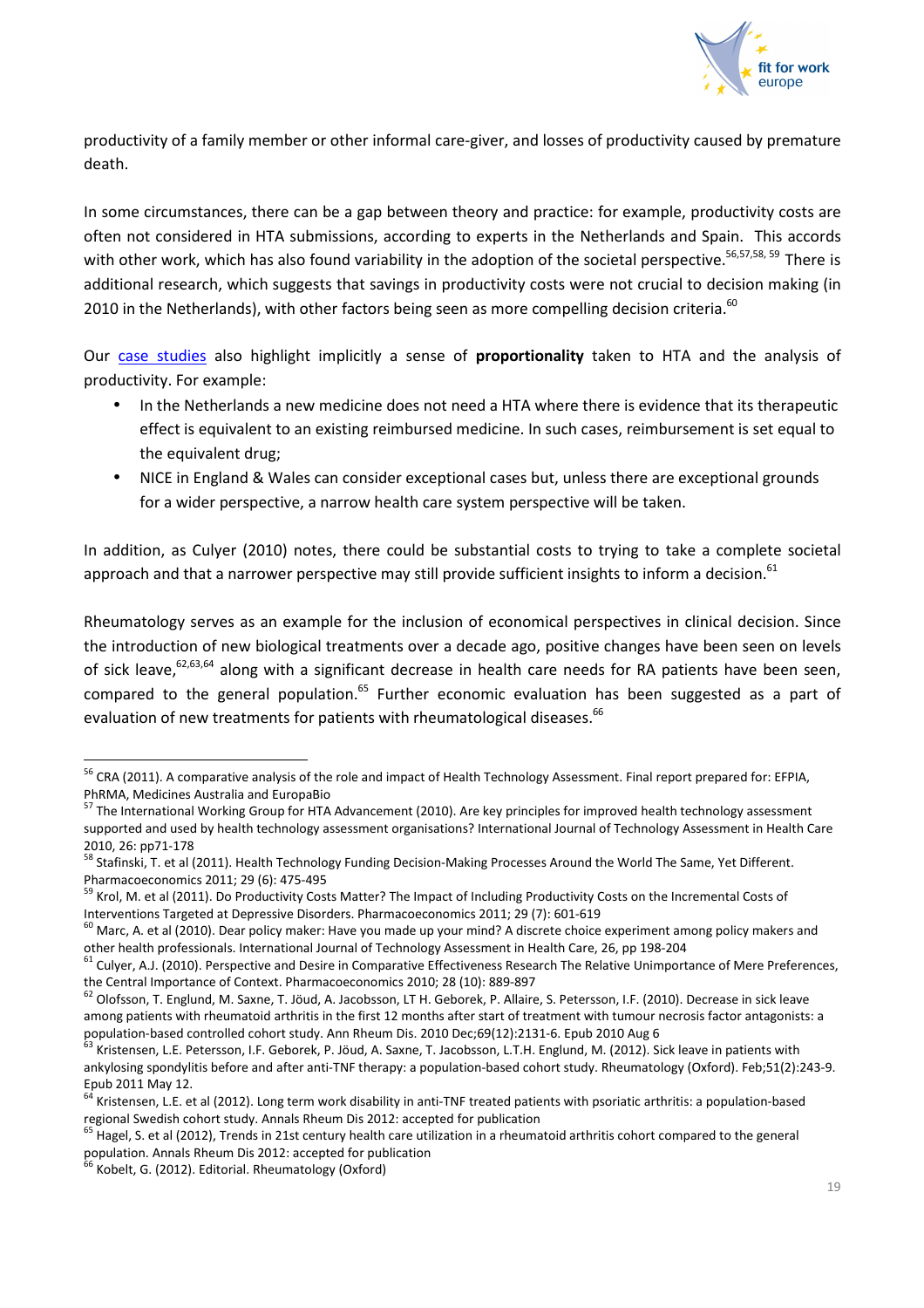

Similarly, our case studies also highlight a need for **transparency** to the approach to analysing productivity:

- In the Netherlands, guidelines state that productivity costs should be presented separately and analysis conducted both with and without productivity included
- In Poland, guidelines state that separate categories of costs (direct medical and non-medical costs, indirect costs (such as productivity) and intangible costs) should be presented separately. Analysis should present the costs exclusively to the public payer separately
- In Spain, guidelines state that the National Health System perspectives and societal perspectives should be presented separately. They also note that productivity analysis should separately identify paid employment losses and unpaid work (e.g. housework).

Precision, therefore, is a more general principle that can be accommodated within the societal perspective, separately presenting the analysis and allowing all interested parties to see the impact of a decision.<sup>61</sup>

Our eight European case studies also found that:

- The **scope of HTA agencies differ**: from a wide scope encompassing public health interventions through to individual technologies such as drugs and devices (as seen in England & Wales through the work of NICE and in Sweden through the work of SBU, to a narrow scope focused on new medicines, as seen in Poland). There is already a debate about widening the scope of HTA to encompass many more interventions.<sup>67</sup>
- The **incentives to adopt the results of HTA differ**: from commitments for funding HTAs, which suggest that investment is cost effective (as seen with Technology Appraisals from NICE), to no commitments at all (as seen with Clinical Guidelines from NICE).

This means that the ability of HTA to consider a wide range of investments (such as new services and techniques) can be limited, as is ensuring implementation of the recommendations informed by HTA. If, as we hope, productivity and work ability become core considerations in HTA, then we would also hope to see HTA itself applied broadly and the resulting recommendations implemented. That is because our wider programme of work, looking at interventions across countries, which are successful in getting people with an MSD back to work, has shown that it is not just the drugs and devices that can play a role, but the broader efforts at delivering earlier interventions – such as physiotherapy – from a range of health care professionals.<sup>68</sup>

## **5.3 The internationalisation of HTA**

l

As the adoption of HTA has increased, so too has the interest and scope to learn from the experience of others, as well as exploring opportunities to harmonise evidence requirements.<sup>69</sup> There are a number of organisations and individuals involved in networks linked to and/or focused on HTA, including Health

<sup>&</sup>lt;sup>67</sup> Palat, M. (2010). Is HTA going to save health care budgets or are its premises inherently flawed? Eurohealth 2010 Vol 16 No 4 8-10 <sup>68</sup> For an example of a physiotherapy-based early intervention for people with chronic low back pain, see the description of the Renaissance Project in the Republic of Ireland, available here: http://www.fitforworkeurope.eu/Default.aspx.LocID-0afnew004.RefLocID-0af002.Lang-EN.htm

 $\overline{69}$  Hutton, J. et al (2008). Harmonization of evidence requirements for health technology assessment in reimbursement decision making. International Journal of Technology Assessment in Health Care,24, pp 511-517 doi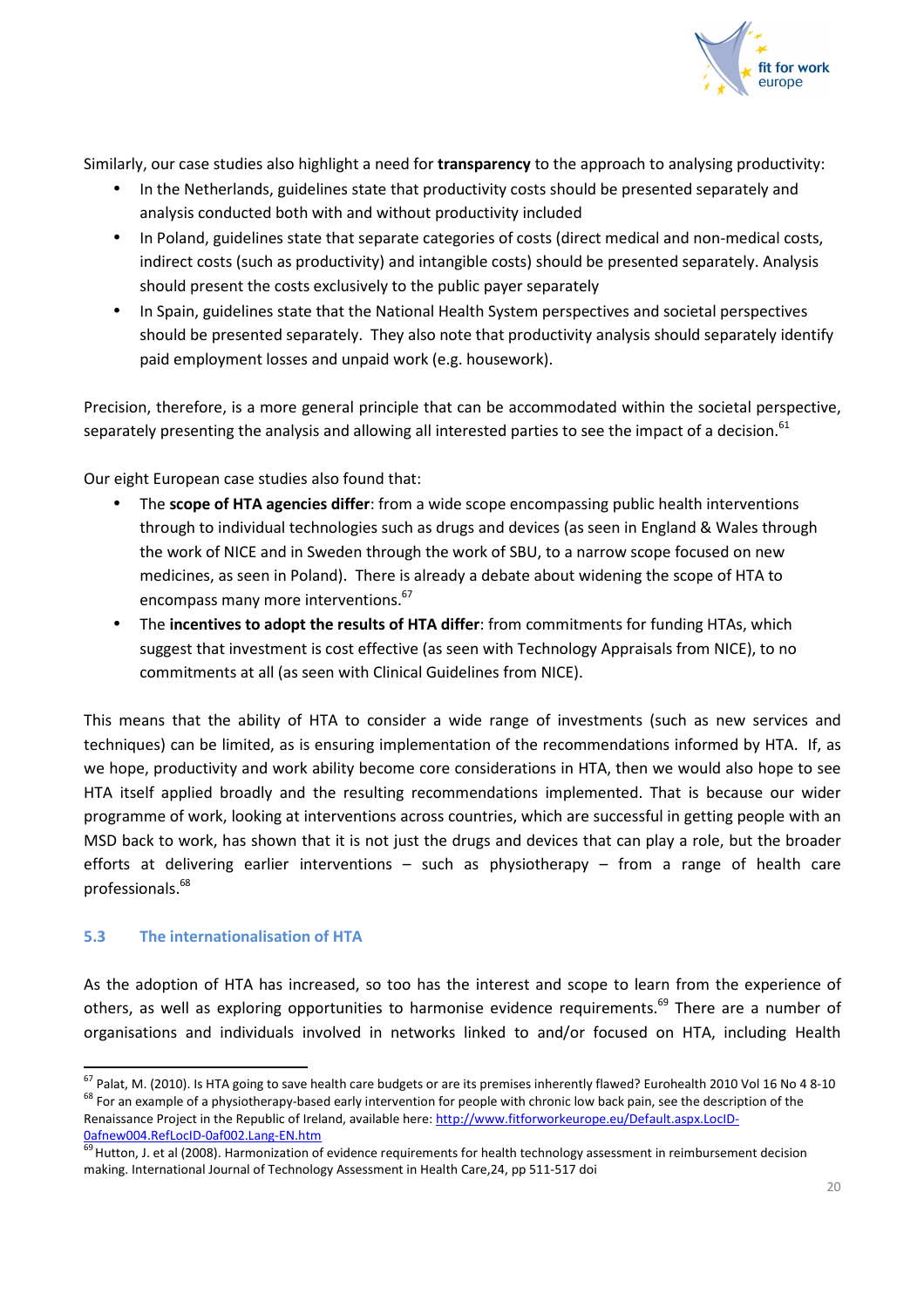

Technology Assessment International (HTAi) and the International Society for Pharmaco-economic and Outcomes Research (ISPOR). A key network across Europe is EUnetHTA.<sup>70</sup>

EUnetHTA is a European network of 34 government appointed organisations, brought together to work on scientific aspects of HTA. The network is now part of a Joint Action with the European Commission to develop a general strategy, principles and an implementation proposal for a sustainable European HTA collaboration. Globalisation of healthcare interventions challenges HTA institutions to share their assessment work, and EUnetHTA is working on tools to facilitate sharing of high-quality information and methodological frameworks in and across national or regional systems.<sup>71</sup>

We believe that these networks are an important part of the on-going efforts not only to improve the quality of HTA, but also to explore and develop consensus on some of the more controversial elements of HTA. Taking the societal perspective, and within that the role of productivity (including related issues such as work ability) are some of these controversial elements.<sup>72</sup>

Consensus is cited as the rationale in some countries for detailed guidance on HTA. For example Dutch guidelines take the societal perspective because "*this reflects a broad consensus, nationally and internationally that the societal perspective is the appropriate perspective to take"*.<sup>73</sup> ISPOR also set out guidelines for the approach taken to HTA in Poland.<sup>74</sup>

There is also interest in, as far as appropriate, conducting analysis that could apply across jurisdictions.<sup>75</sup>

## **5.4 Can inclusion of work in HTA change investment decisions that improve societal outcomes?**

Our eight European case studies suggest that there is considerable scope to consider productivity in HTA in theory, but there are limits in how well this is implemented in practice. With limits on spending on health care a reality for most countries (for example, the NHS in England & Wales has the lowest growth in funding over its history planned from 2011/12 to 2014/15)<sup>76</sup> and a return to sustained economic growth a wider objective of all governments, we believe the inclusion of productivity and work ability in HTA becomes more compelling. The same arguments apply to consideration of work across government departments, and not just at the level of individual interventions, such as drugs and devices.

Given that HTA is aimed to slow the increase of health care expenditure, including work in HTA could be part of moving investment towards those interventions that lead both to improved health, and, as a

<sup>70</sup> EUnetHTA website. Available here: www.eunethta.eu

<sup>&</sup>lt;sup>71</sup> Kristensen, F. et al (2009). Practical tools and methods for health technology assessment in Europe: Structures, methodologies, and tools developed by the European network for Health Technology Assessment, EUnetHTA. International Journal of Technology Assessment in Health Care, 25:Supplement 2

 $72$  Davidson, T. (2009). How to include relatives and productivity loss in a cost-effectiveness analysis- theoretical and empirical studies. Linköping University Medical Dissertations No. 1101 2009

<sup>&</sup>lt;sup>73</sup> College voor zorgverzekeringen, Diemen (2006). Guidelines for pharmacoeconomic research, updated version. Available here: http://www.cvz.nl/binaries/content/documents/cvzinternet/en/documents/procedures/guidelines-pharmacoeconomic-research.pdf PPRI, Poland (2007). Available here: http://ppri.goeg.at/Downloads/Results/Poland\_PPRI\_2007.pdf

<sup>&</sup>lt;sup>75</sup> Simeons, S. (2010). Health Technology Assessment and Economic Evaluation across Jurisdictions. Value in Health 2010 Vol 13 Number 6 857-859

 $<sup>6</sup>$  Harker, S. (2012). NHS Funding and Expenditure. House of Commons Library, Standard Note: SN/SG/724</sup>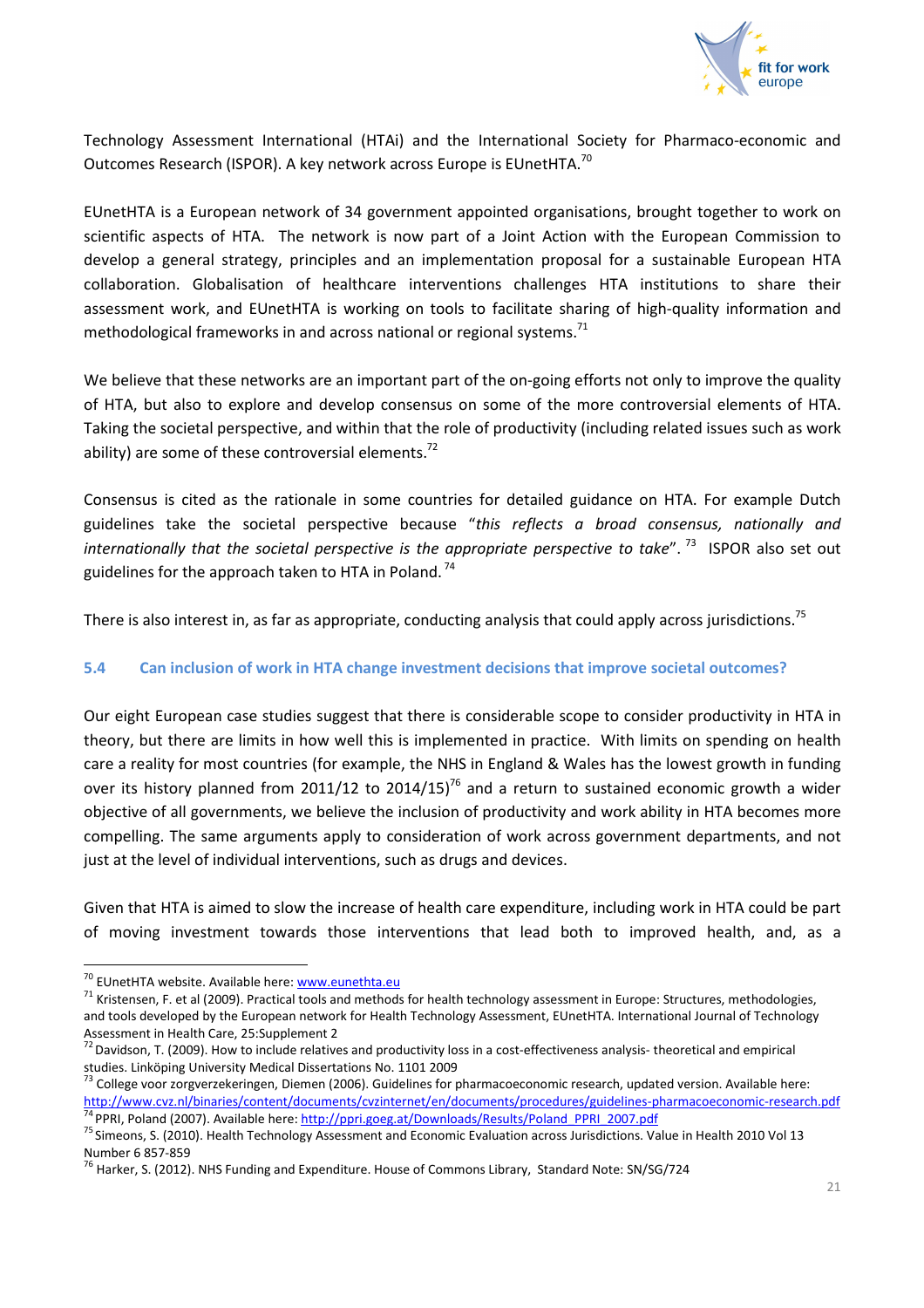

consequence, also to improved work outcomes – such as getting people back into employment, improving productivity or avoiding early retirement and social exclusion. However, we know that more needs to be done to make this case; further work needs to collate case studies and examples which compare and contrast the results when the societal perspective (including productivity and work ability) is undertaken versus just the payer perspective.

The next section explores how some of the main concerns about taking a 'societal' perspective might be allayed or overcome.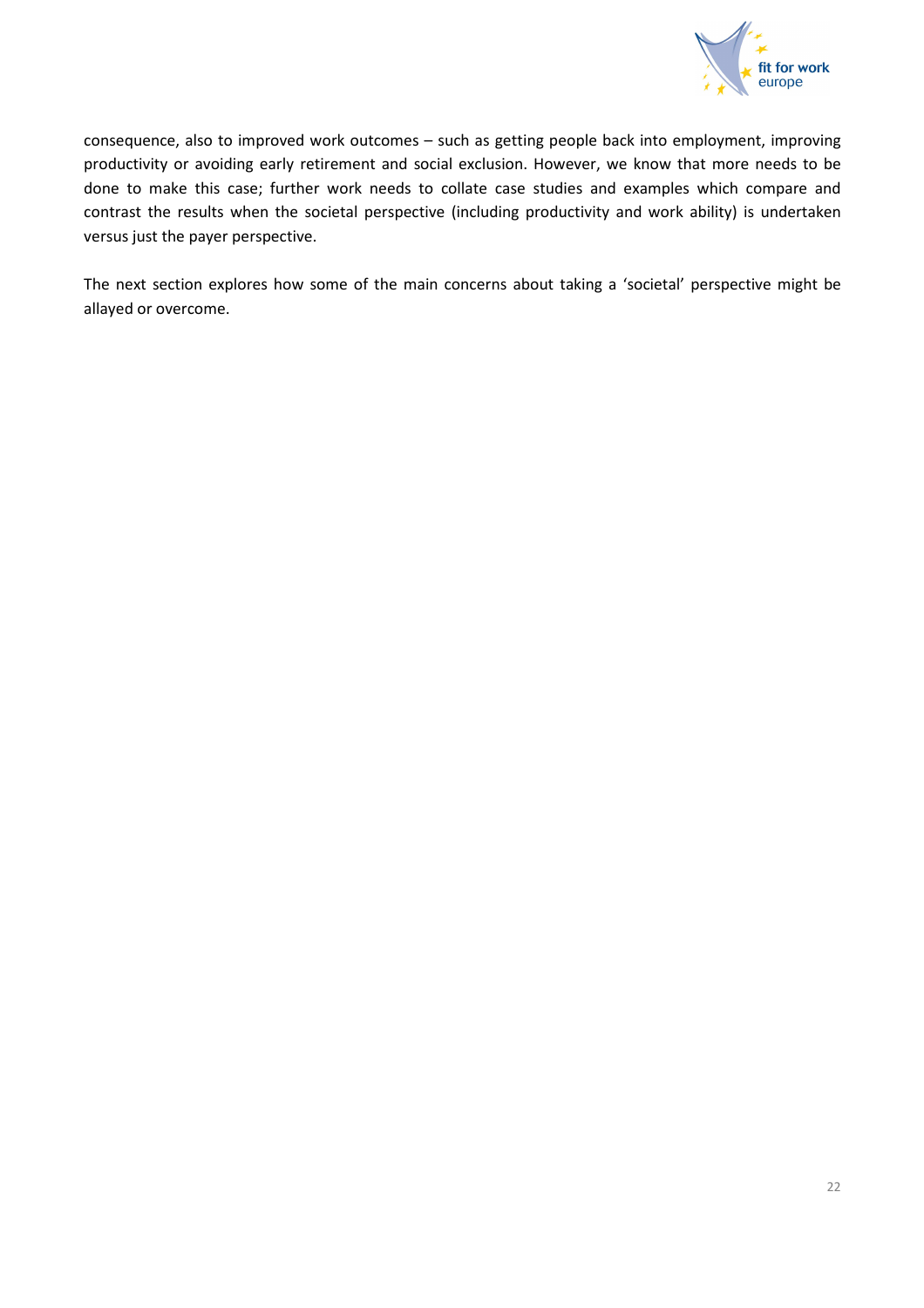

#### **ADDRESSING THE KEY CHALLENGES**

## **6.1 Ethics and equity**

Our earlier paper<sup>6</sup> highlighted that the inclusion of work or labour market outcomes in HTA raises concerns about ethics and equity.<sup>8</sup> There are some individuals who suffer from health conditions which may limit their participation in formal employment at al (although that is by no means always the case). There are concerns that if work were included more systematically in HTA, it could lead to equity concerns over investment towards those who are in work, or could work, and away from others. Similarly, if there is a narrow definition of work itself, which could also lead to a biased investment, such as away from those who provide informal care or other forms of unpaid work (e.g. volunteering or providing care).

A route to consider here might be the use of a wide definition of work, including paid and unpaid labour. This could include the patient and also their carers, as carers play an important role in health outcomes of those they care for, and their caring role can also affect their own health and their ability to work.<sup>77, 78</sup>

We also note that there is some evidence that, in practice, local decisions are linked to work outcomes; local commissioners (e.g. Clinical Commissioning Groups of GP consortia) in England may well consider whether a patient will be able to return to work, though they are not currently required to do so. With the extent to which this plays a role in decisions, it is difficult to know whether more formally and systematically including productivity and work ability in HTA would either increase or decrease equity concerns in the current allocation of finance within a health care system overall.

Finally, there is also a broader effort required to build on the consensus that ethical and social issues should be addressed in HTA, and methods are being developed to allow this.<sup>79</sup> We believe that such work could potentially consider the role of work in HTA on a more widespread or systematic basis.

## **6.2 Who pays? Who is accountable for the outcomes?**

l

Our roundtable report highlights that there can sometimes be a mismatch between the goals of government as a whole (for a prosperous and healthy country) and the goals of individual government departments and other agencies.<sup>8</sup> In essence, individual Government departments should all be working towards the same goal but are often charged with more narrow and specific goals: health care systems are often geared towards prevention, management of ill health and cure. Those departments concerned with employment are often geared towards maximising employment and minimising claimants to unemployment benefits. They are often not concerned with both objectives at the same time, despite increasing evidence of the links between good work and health. This can mean that the pay-off from interventions, which do not directly

<sup>&</sup>lt;sup>77</sup> Brouwer, W.B.F. (2006). Too Important to Ignore Informal Caregivers and Other Significant Others. Pharmacoeconomics 2006; 24 (1): 39-41

<sup>78</sup> Tranmer, J.E. et al (2005). Valuing Patient and Caregiver Time A Review of the Literature. Pharmacoeconomics 2005; 23 (5): 449- 459

<sup>&</sup>lt;sup>79</sup> Bombard, Y, et al (2011). Eliciting ethical and social values in health technology assessment: A participatory approach. Social Science & Medicine 73 135e144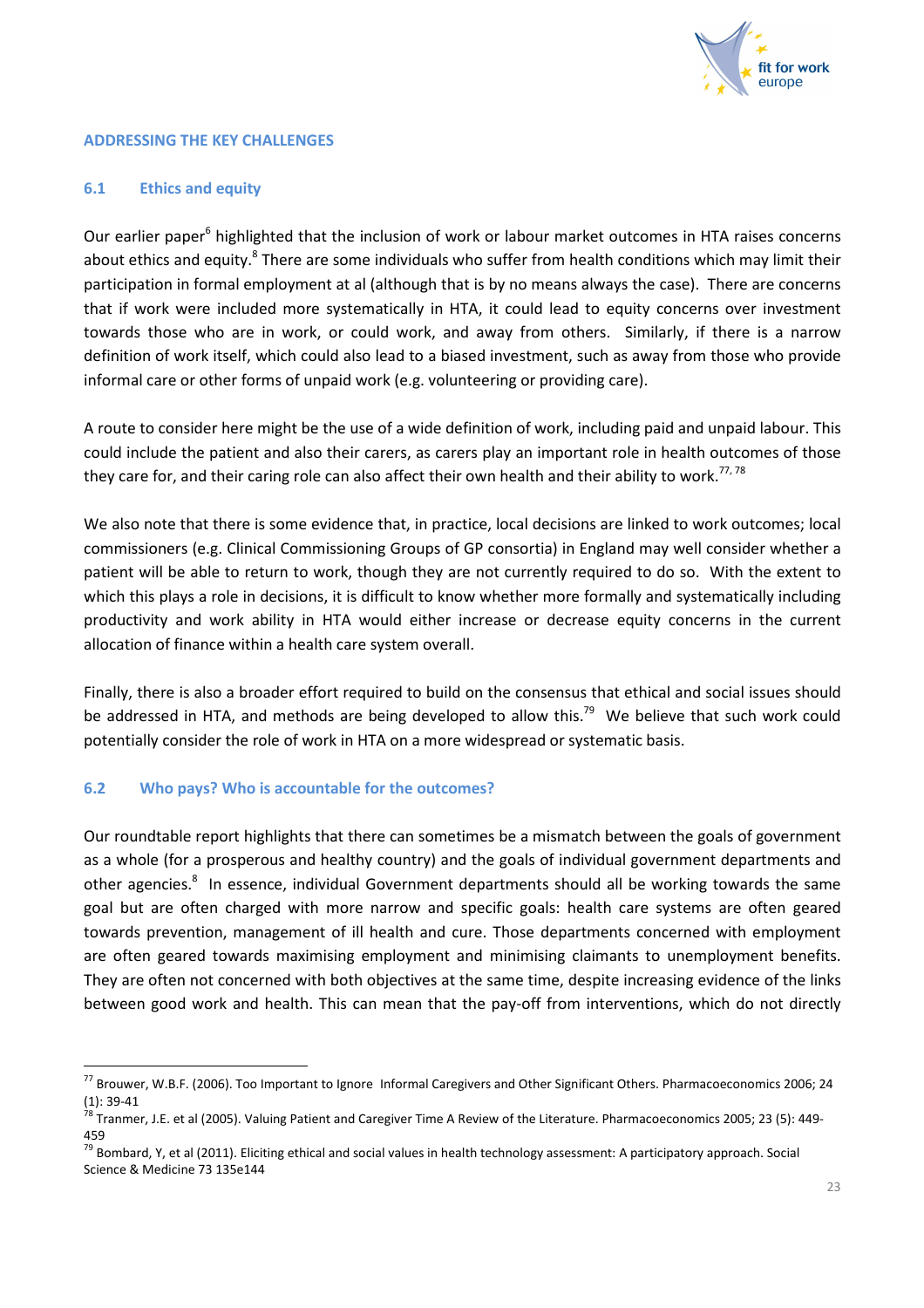

benefit the department/agency paying for the intervention, may not be prioritised, especially if the likely return on the 'investment' is not realised within, for example, the time-span of an electoral cycle.

One of our case study countries, however, highlights specific new approaches to help bring together the dual objectives of health and employment. The UK is pursuing a reform agenda that will bring in societal perspective into the pricing and reimbursement of medicines, through so-called Value Based Pricing (VBP).

This new pricing structure will apply to new medicines on the market from 1 Jan 2014, allowing the Government to set out a range of thresholds or maximum prices reflecting different values that medicines offer. Higher price thresholds will exist for medicines that: tackle disease of high unmet need or severity, demonstrate greater therapeutic improvement, and innovation and that can demonstrate wider societal benefits.<sup>80</sup>

The UK Government notes that there is support for adjustments in pricing and reimbursement for new medicines that can allow patients to return to work.<sup>80</sup> In England specifically, reforms to the health systems have also set out objectives for the NHS, which are linked to work. The new NHS Outcomes Framework includes employment of people with long-term conditions, and employment of people with mental illnesses.<sup>81</sup> These reforms sit alongside broader efforts to promote cross-departmental work, which include the 'Fit Note'.

Although it is too early to determine the success or otherwise of VBP and the new NHS Outcomes Framework, it may prove useful to evaluate and learn from these approaches in the future – as well as identifying similar examples from other countries.

## **6.3 Budgetary pressure, or relief?**

l

Our roundtable report<sup>8</sup> highlighted that some people may be concerned that, allowing for a wider perspective, such as including work as a cost saving in HTA, could result in more interventions being recommended for adoption in health care systems. This could lead to an increase in spending overall in the system (although not always, as some interventions could also lead to health care cost offsets too or, alternatively, other changes could affect decisions such as the threshold for value for money). That concern is material in the current climate.

There are examples of where spending more on health could offer benefits overall; our previous paper cited an example of cost savings from early intervention for Rheumatoid Arthritis when the societal perspective was taken.<sup>6</sup>

<sup>80</sup> Department of Health (2010). A new value-based approach to the pricing of branded medicines - A consultation. Available here: http://www.dh.gov.uk/en/Consultations/Responsestoconsultations/DH\_128226

<sup>81</sup> Department of Health (2012). Setting Levels of Ambition for the NHS Outcomes Framework – A technical annex to support delivering our NHS care objectives: a consultation on the draft mandate to the NHS Commissioning Board Chapter 4: Enhancing quality of life for people with long-term conditions. Available here: http://www.dh.gov.uk/health/files/2012/07/Chapter-4-Enhancing-quality-of-life-for-people-with-long-term-conditions.pdf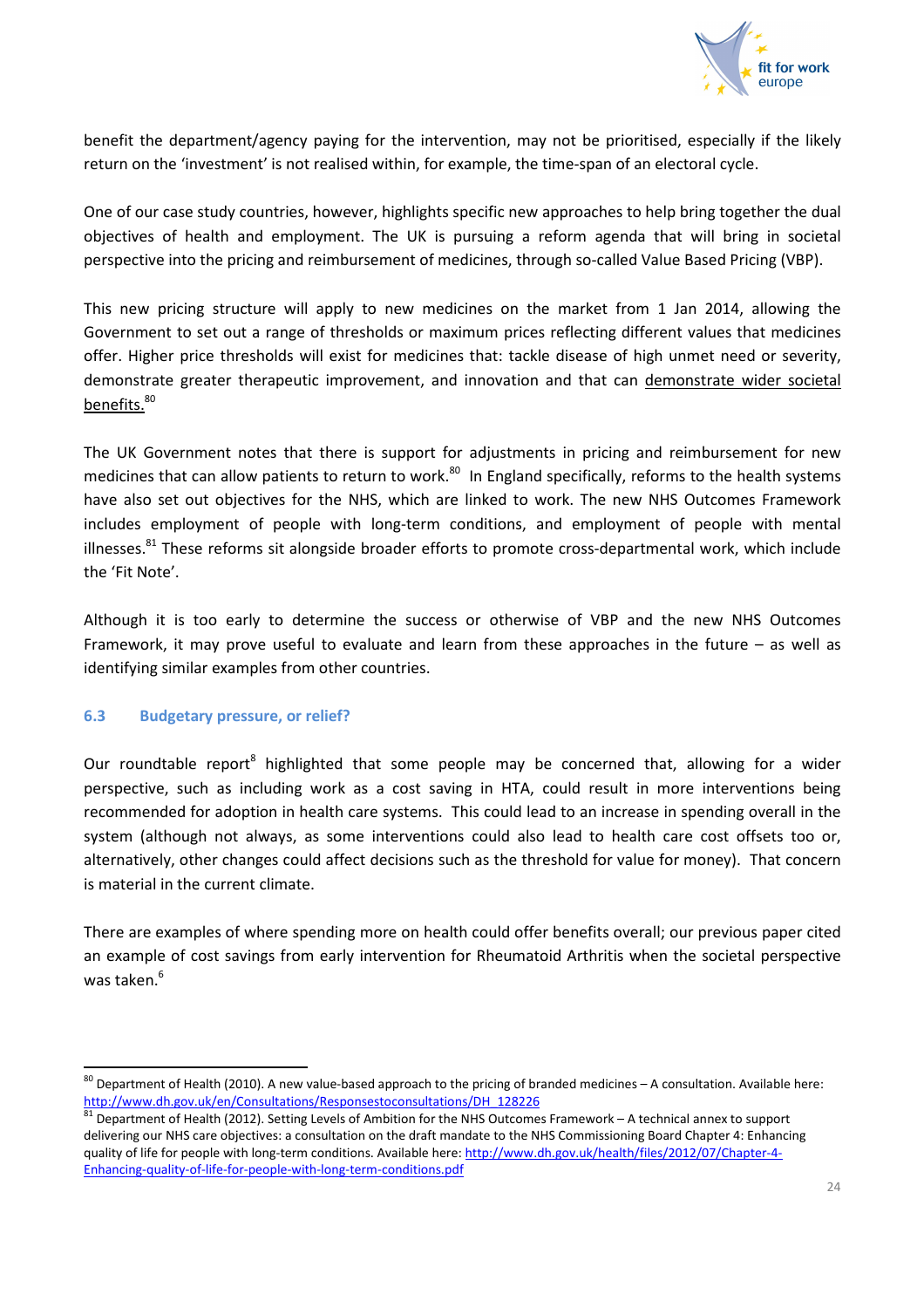

## **6.4 Incentivising adoption of the societal perspective within public services**

We have noted the concern of those managing health care system budgets that allowing for productivity cost savings – specifically the potential to lead to an increase in the health care budget overall. This is a risk and there is a need to think through ways of aligning incentives, so that society as a whole benefits: not least because taxpayers typically fund much of both health and unemployment and welfare related benefits.

One option is to set up 'gain-sharing' agreements between two or more parties; where benefits accrue to one party, without them bearing the corresponding costs, they could agree to pay from savings towards the costs of the other party. Some countries, such as the UK, are exploring these ideas and developing approaches for shared savings.<sup>8</sup> An initial step may well be to explore the costs of different policy options on different departments, through techniques such as micro-simulation.<sup>82</sup> This can help to set out clearly the implications of different options, including doing nothing.

The scope for gain-sharing should be explored further, including those interventions where the costs and benefits (i.e. lower benefit payments) accrue quickly and those where the benefits may take years to be realised. The latter are more likely to be challenging to design and implement.

## **6.5 Methodological challenges and solutions**

 $\overline{\phantom{0}}$ 

Our case studies have highlighted diversity in the approach taken mainly to productivity inclusion in HTA. In some countries there is no specific valuation methodology chosen, in recognition of a lack of consensus on which of the two main methodologies for valuing work productivity losses/gains (human capital approach and friction cost approach) to adopt. The two approaches can lead to different results, $^{83}$  as can using different measurement instruments.<sup>84</sup> The human capital approach sees lost earnings as the productivity cost. This compares to the friction cost approach, which allows for some period of lost productivity, but acknowledges that employees can be replaced over time when an employee leaves.

There may also be some productivity effects captured in analysis from questions about health status, because those responding to such surveys may consider the impact of their health status on their income. <sup>85,</sup>

<sup>82</sup> See, for example, the work of Professor Deborah Schofield and colleagues in Australia: Schofield, D. Shrestha, R. Percival, R. Passey, M. Kelly, S. Callander, E. (2011). Economic Impacts of Illness in Older Workers: Quantifying the impact of illness on income, tax revenue and government spending. BMC Public Health 2011, 11:418.

<sup>83</sup> See Birnbaum, B. Friction-Cost Method as an Alternative to the Human-Capital Approach in Calculating Indirect Costs,

Pharmacoeconomics 2005; 23 (2): 103-104 and Liljas, B How to Calculate Indirect Costs in Economic Evaluations,

Pharmacoeconomics 1998 Jan; 13 (1 Pt 1): 1-7 and Brouwer, WBF and Koopmanschap , MA How to Calculate Indirect Costs in Economic Evaluations ,Pharmacoeconomics 1998 May; 13 (5 Pt 1): 563-566 and Brouwer, WBF and Koopmanschap , MA The Friction-Cost Method Replacement for Nothing and Leisure for Free? Pharmacoeconomics 2005; 23 (2): 105-111 and Brouwer , WBF et al The Relationship between Productivity and Health-Related QOL An Exploration, Pharmacoeconomics 2005; 23 (3): 209-218 and Koopmanschap , M Measuring Productivity Changes in Economic Evaluation Setting the Research Agenda Pharmacoeconomics 2005;

<sup>23 (1): 47-54</sup> and Krol , M Productivity Costs in Health-State Valuations Does Explicit Instruction Matter? Pharmacoeconomics 2006; 24 (4): 401-414

 $84$  Zhang, W. et al (2011). Measuring and valuing productivity loss due to poor health: A critical review. Social Science & Medicine 72 2011 185e192

<sup>&</sup>lt;sup>85</sup> Tilling, C. et al (2010). In or Out? Income Losses in Health State Valuations: A Review. Value in Health 2010 Vol 13 Number 2 298-305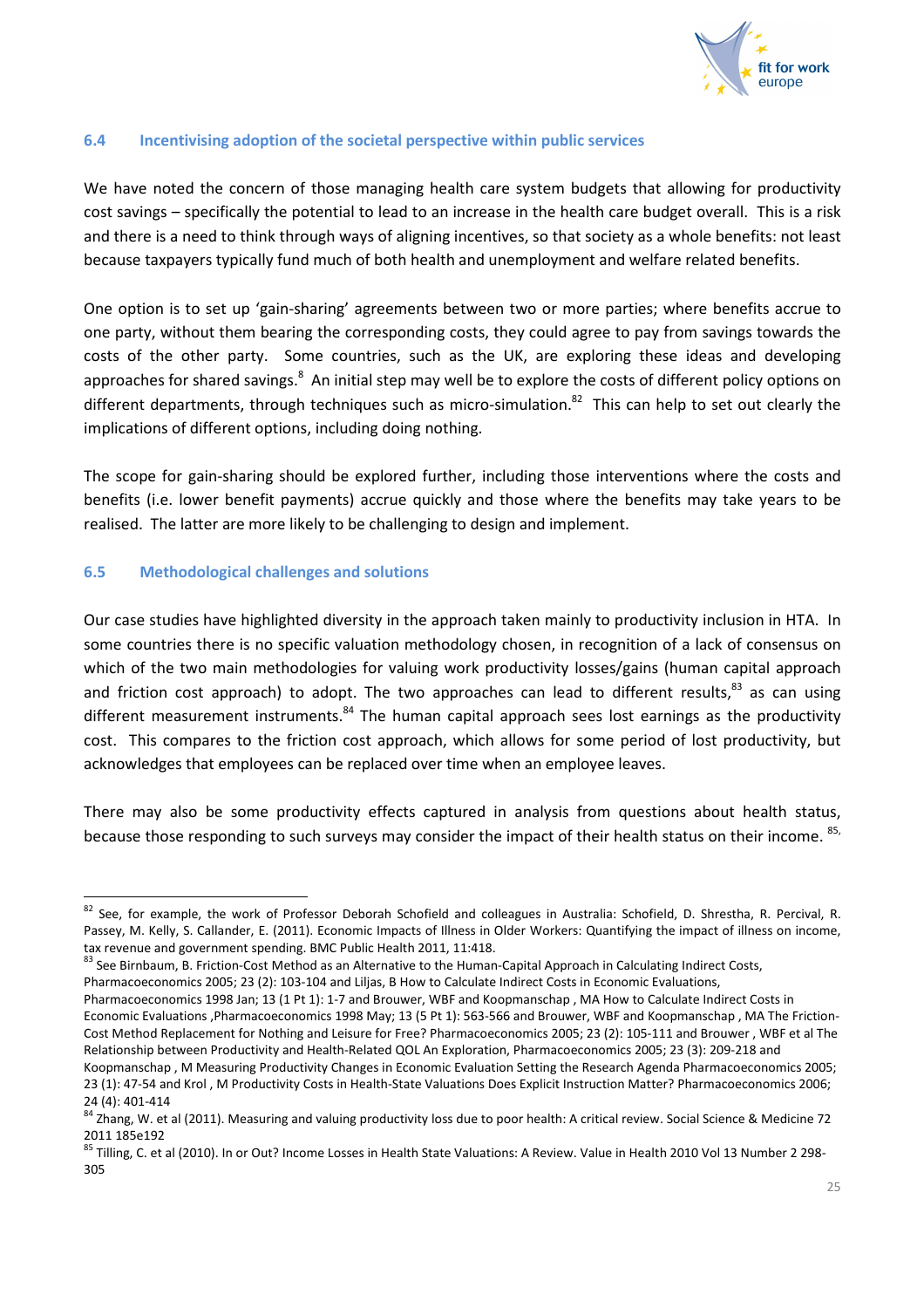

 $86, 87, 88$  If so, this could mean that adding in a further estimate of productivity costs could double count their impact. This too remains controversial.

Many guidelines recognise the pros and cons of each of the two main approaches: the human capital approach is relatively simple to apply but can overstate the productivity costs; the friction cost approach requires more data and assumptions, which may not always be available.

A route to consider is requiring both approaches to be adopted on a pragmatic basis: where both approaches suggest productivity is materially relevant, it should be considered within the HTA and in investment decisions. Over time, a consensus may emerge which will help decide which of the two approaches should be used, and that will help inform decisions between competing interventions. There are also refinements being explored to improve the approach towards more micro-level work productivity analysis, $89$  including work on presenteeism $89$  (where an individual is at work, but not fully productive). Similarly, there are new approaches to practical tools to measure work productivity impacts that can be used alongside clinical studies.<sup>90</sup>

In summary, we acknowledge that there are important ethical and methodological challenges to the wider, more systematic, routine and standardised adoption of the 'societal perspective' in HTA. However, if there are competing interventions that offer the same cost and same health benefits, but greater improvements in productivity and/or work ability, this would be the best use of limited resources. That will not always be the case, but we believe that it may be important enough to warrant an assessment of work to be considered for material relevance.

<sup>&</sup>lt;sup>86</sup> Richardson, J. et al (2009) Do quality-adjusted life years take account of lost income? Evidence from an Australian survey. Eur J Health Econ 10:103–109

<sup>87</sup> Krol, M. et al (2009). Breaking the Silence: Exploring the Potential Effects of Explicit Instructions on Incorporating Income and Leisure in TTO Exercises. Value in Health 2009 Vol 12 Number 1 172-180

<sup>88</sup> Krol, M. (2006). Productivity Costs in Health-State Valuations Does Explicit Instruction Matter? Pharmacoeconomics 2006; 24 (4): 401-414

<sup>&</sup>lt;sup>9</sup> Zhang, W. et al (2012). Development of a Composite Questionnaire, the Valuation of Lost Productivity, to Value Productivity Losses: Application in Rheumatoid Arthritis Value in Health 15 46-54

 $90$  Strand, V. & Singh, J.A. Newer Biological Agents in Rheumatoid Arthritis Impact on Health-Related Quality of Life and Productivity Drugs 2010; 70 (2): 121-145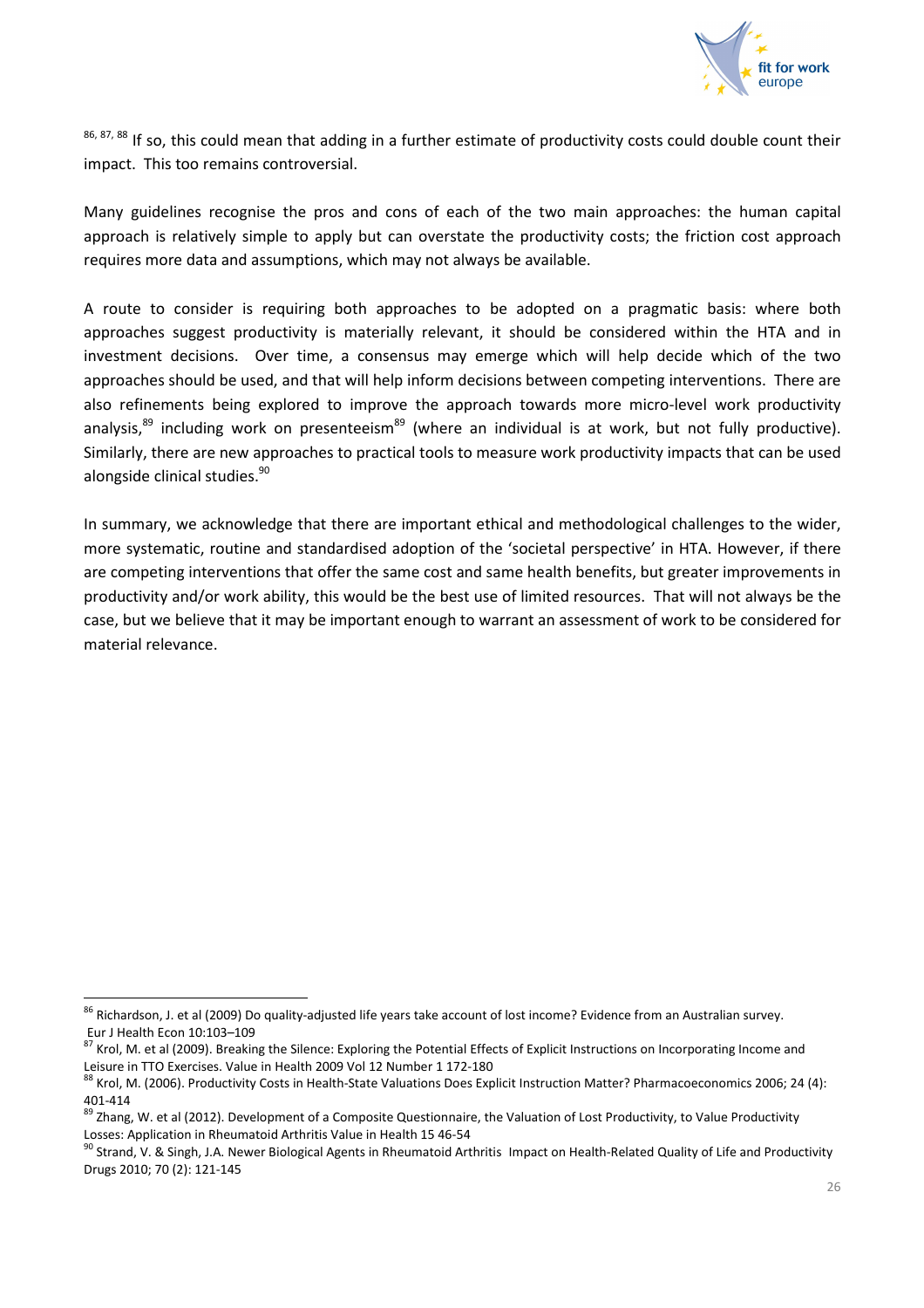

## **CONCLUSION: HOW POLICY-MAKERS CAN IMPROVE EMPLOYMENT OUTCOMES**

In this paper, we have marshalled a number or arguments which, we believe, add up to a compelling case for more formally including consideration of work – and labour market participation in particular – as an economic and societal outcome in health care decision-making in EU member states. There are several reasons why, for policy-makers, this should be more of a priority:

- 1. Demographic trends tell us that **incidence of chronic conditions in the workforce is increasing, and furthermore our workforce is ageing and will need to work longer**. If preventable poor health in the working age population impedes productivity growth and the re-balancing of dependency ratios in the EU workforce, it will be more difficult to achieve economic growth and avoid increases in social exclusion among the chronically ill.
- 2. The evidence tells us that early and appropriate clinical interventions, which prevent premature job loss or support return to work, can be both cost-effective and have a significant impact on workforce productivity and quality of life. At the moment, for too many people of working age, **work is not considered a desirable or attainable clinical outcome** by many healthcare professionals. This narrow perspective is reinforced by many HTA regimes which do not, or are not permitted to, consider work.
- 3. The global **emphasis of health care policy will need to shift towards prevention**. The allocation of more health care resources to interventions which support continued labour market participation will help prevent the exacerbation of existing conditions and allow more people with long-term and chronic conditions to enjoy the therapeutic, psychological and social inclusivity benefits of fulfilling working lives, whether through employment, self-employment, work in the home or voluntary work.
- 4. **Health care policy cannot continue to operate in isolation from welfare policy and employment policy**. 'Joined up' approaches to solving social and economic problems will be crucial in economies in which the scrutiny of public expenditure and value for money in social investments will remain intense.
- 5. **The inclusion of societal cost in HTA need not increase public spending on health services.** In a climate of restricted public expenditure, there is a pressing desire to slow or halt growth in health spending. By mandating that health interventions consider and promote 'return to work' and 'job retention', policymakers can extract more value from health expenditure and demonstrate savings to welfare spend. Policy-makers can require that health technologies and treatments demonstrate an improvement in functional ability, including impact upon patients' ability to work, within an unchanged budget envelope.